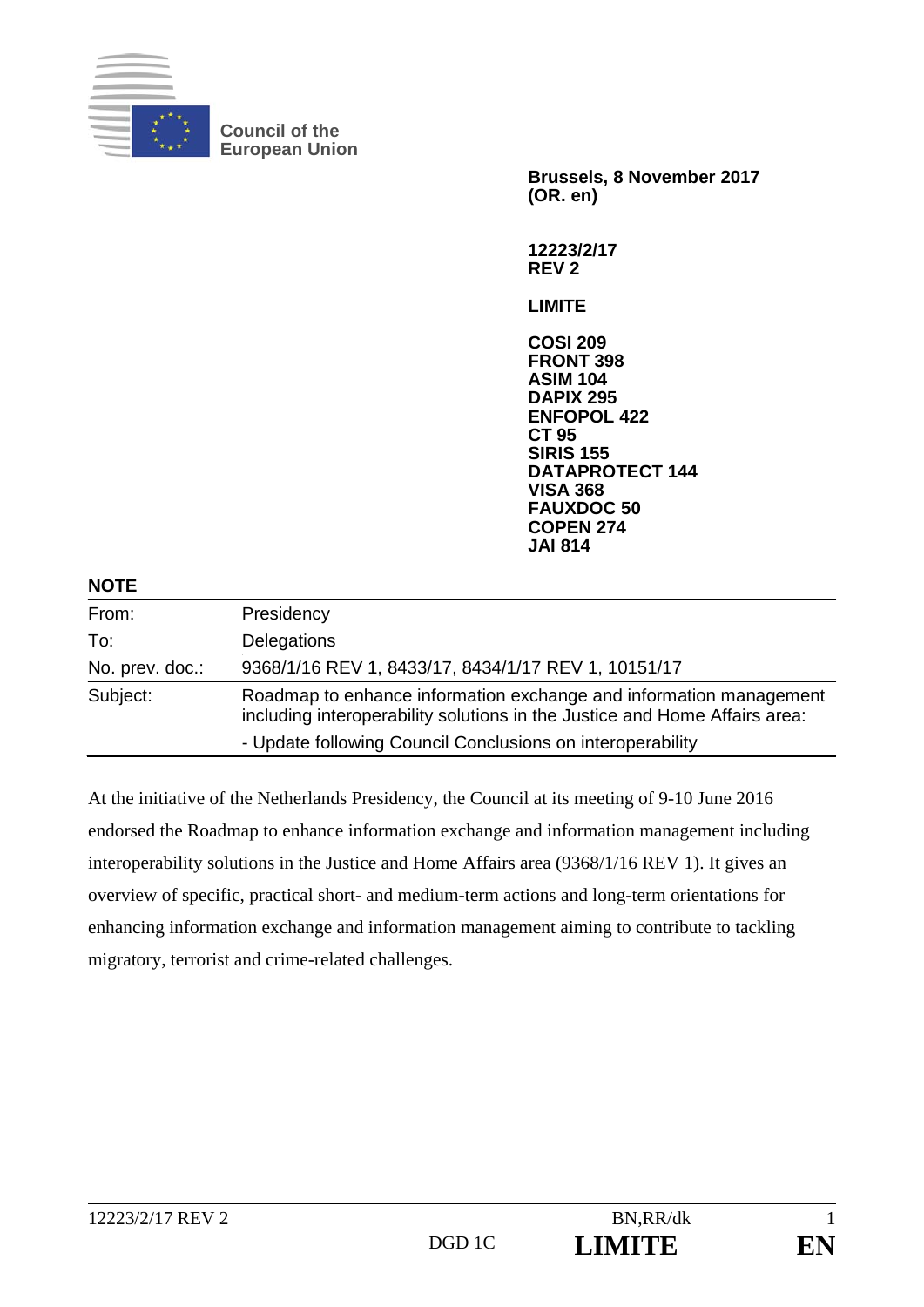#### **1. Update of the Roadmap**

In its Conclusions on the way forward to improve information exchange and ensure the interoperability of EU information systems of 8 June 2017, the Council invited the Presidency to **update the Roadmap** as a comprehensive tool within the Council, incorporating the recommendations of the High-Level Expert Group on Information Systems and Interoperability in line with these Conclusions, the actions of the updated Information Management Strategy (IMS) for EU internal security, and all other relevant actions contributing to the guidance, implementation and monitoring of various activities aimed at improving information management and the interoperability of EU information systems in the area of Justice and Home Affairs with a coherent approach seeking synergy and avoiding overlaps.

The Presidency has therefore prepared a proposal to update the Roadmap in line with the aforementioned Council Conclusions along the following lines:

- the recommendations of the High-Level Expert Group and some elements of the related Council Conclusions have been added either as new actions or as sub-actions of the existing ones;
- in the light of the recent developments, some related actions or sub-actions have been updated and subsumed under the same action;
- following the aforementioned changes, the structure of the document was slightly updated to reflect all the actions in a structured manner;
- the actions that can be considered completed have been moved to Chapter 5 containing the list of the completed actions (no actions have been removed).

This proposal was first presented at the meeting of DAPIX: Friends of the Presidency on interoperability of EU information systems (FoP) on 5 October 2017, and was then updated taking into account delegations' written comments. The revised document was presented at the meeting of DAPIX: FoP on 27 October 2017, and was further updated in accordance with additional Member States' comments. The new text compared to the previous version is underlined, and the deleted parts are marked in strikethrough.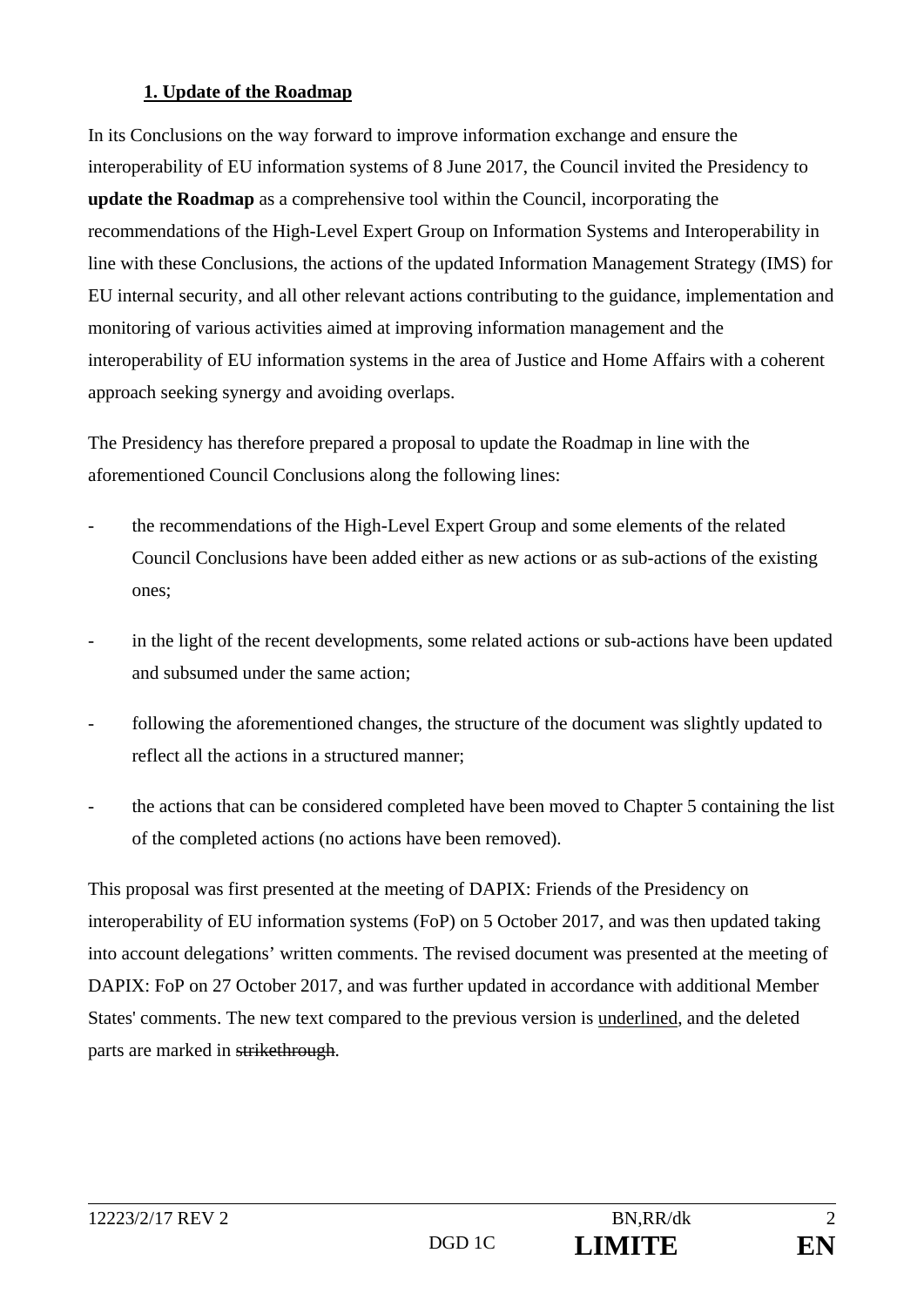An overview of corresponding actions in the IMS action list is added as an Annex to the Roadmap. As the IMS action list is due to be updated in the coming weeks, the new actions should also be reflected in the Roadmap in the future.

#### **2. Implementation of the Roadmap**

Two comprehensive implementation reports of the Roadmap have been submitted to the Council so far (13554/1/16 REV 1 at its meeting on 18 November 2016 and 8433/17 at its meeting on 8 June 2017) with comments regarding the implementation of each action.

In line with the general principles set out in the Roadmap, the comprehensive overview of the progress made should be carried out by COSI once per year. Therefore, at this stage the Presidency would like to only focus on the most important activities carried out since the last implementation report.

# a) Analysis of the EU information architecture in the JHA area and the report of the High-Level Expert Group on Information Systems and Interoperability

The Roadmap outlined that the analysis of the gaps and needs of the EU information architecture in the JHA area was necessary. By decision C/2016/3780 of 17 June 2016, the Commission set up a High-Level Expert Group on information systems and interoperability with an aim to identify and address shortcomings and information gaps caused by the complexity and fragmentations of information systems at the European level. It brought together the high-level representatives of the European Commission, Member States, Schengen Associated Countries, the relevant EU agencies, the Counter-Terrorism Coordinator, and the General Secretariat of Council and the European Parliament Committee on Civil Liberties, Justice and Home Affairs as observers.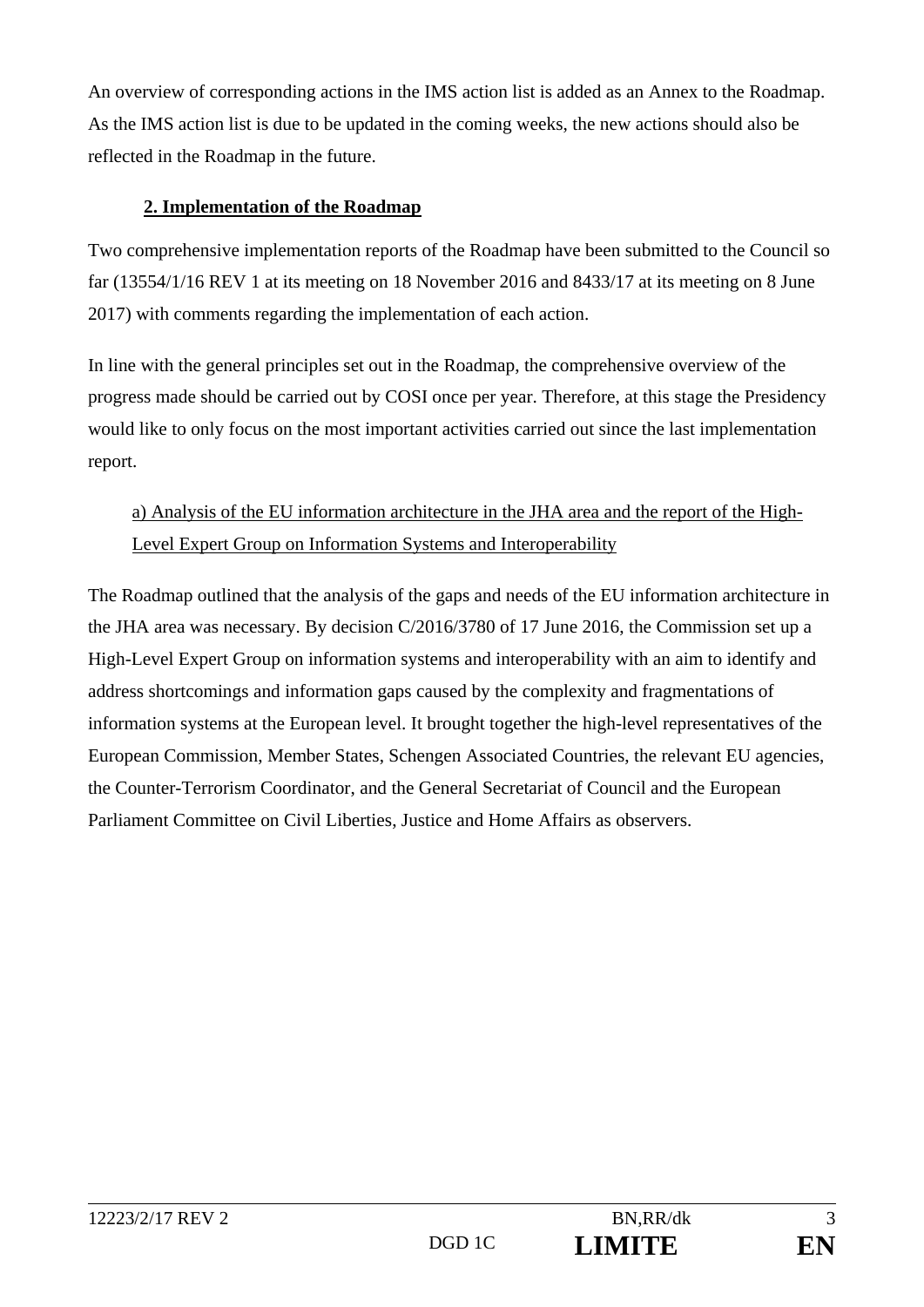The High-Level Expert Group published its final report on 11 May 2017 (8434/1/17 REV1). It included a number of specific recommendations and concluded that it is necessary and technically feasible to work towards three instruments for interoperability: a European Search Portal (ESP), a Shared Biometric Matching Service (BMS) and a Common Identity Repository (CIR). The Council in its Conclusions of 8 June 2017 welcomed the recommendations by the Group and invited the Commission to present a legislative proposal on interoperability, which is currently expected on 12 December 2017. The aim would be to achieve interoperability of EU JHA information systems by 2020.

The relevant recommendations of the High-Level Expert Group have been incorporated in the updated Roadmap set out in the Annex.

### b) Pursuing interoperability solutions and the work of the DAPIX: Friends of the Presidency on interoperability of EU information systems

The Roadmap also outlined that interoperability solutions need to be pursued. As mentioned above, the High-Level Expert Group provided recommendations in relation to three instruments for interoperability: ESP, shared BMS and CIR. The feasibility studies in relation to these three elements have either been concluded or are about to be concluded and will feed into the legislative proposal on interoperability. The Commission presented the content of those feasibility studies at two dedicated expert meetings on 27 July 2017 and 6 October 2017 as well as at the meetings of DAPIX: Friends of the Presidency on interoperability of EU information systems.

The DAPIX: Friends of the Presidency on interoperability of EU information systems format was set up by COSI at its meeting on 20 June 2017 on the basis of the note 10261/17 with the aim mainly to discuss the outcome of the aforementioned feasibility studies on various aspects of interoperability, to feed into the preparatory work by the Commission for the interoperability proposal and to update the Roadmap. The group met on 26 July 2017, 22 September 2017, 5 and 27 October 2017 to carry out those tasks. It also held a comprehensive discussion on the law enforcement access to EU information systems in the JHA area and Member States' feedback in relation to this issue was collected on the basis of the Presidency note 12258/17.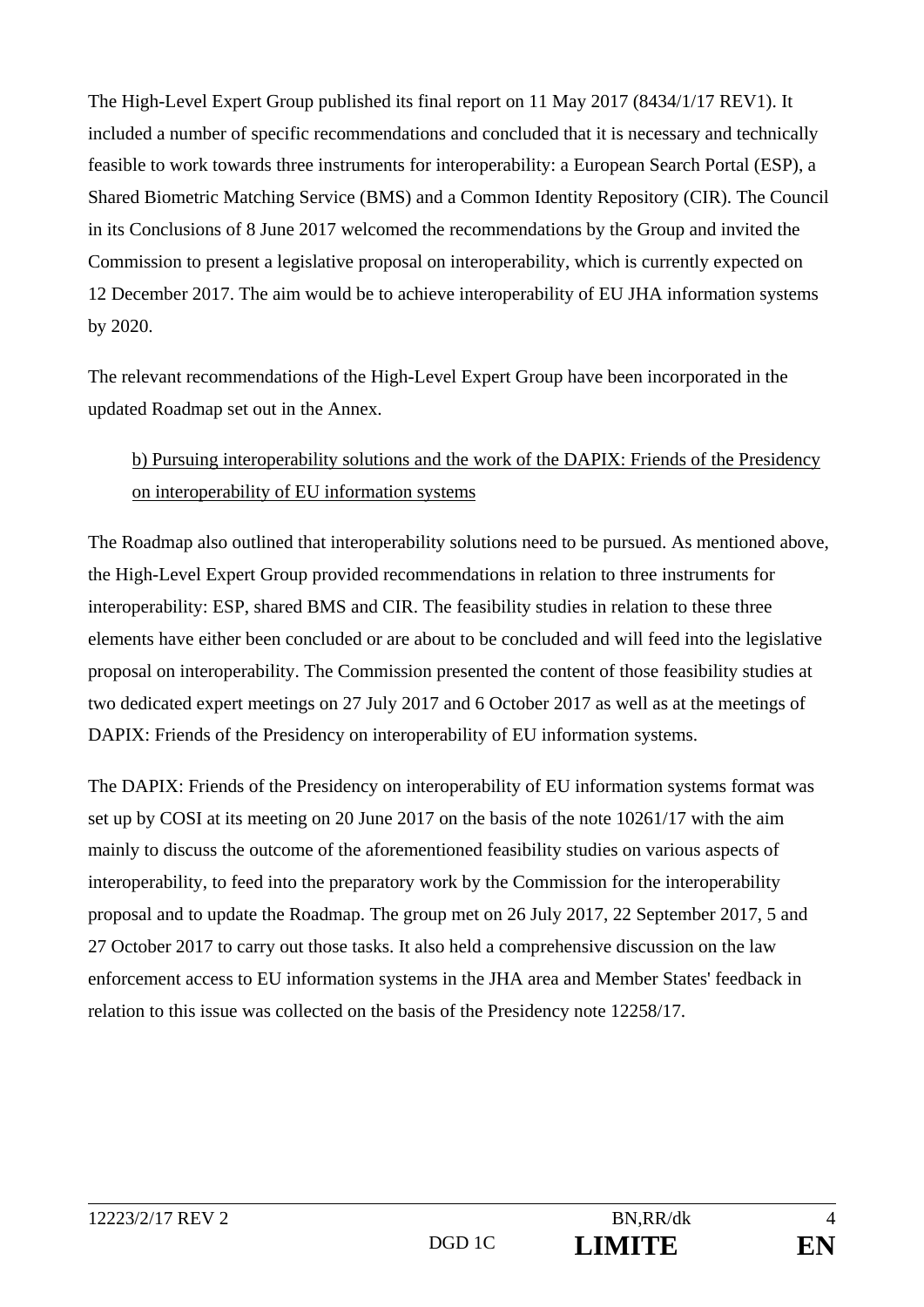#### c) Improving existing information systems and creating new systems in the JHA area

The Roadmap also contains multiple references to the need for legislative improvements in relation to the existing information systems and for creating new systems in the JHA area. As regards the existing SIS and Eurodac information systems, important progress has been achieved on the related legislative proposals: the trilogues on the three SIS proposals are expected to start in the near future and the trilogues on Eurodac are ongoing. The new legislative proposal on VIS is expected to be presented in June 2018.

As regards the new information systems, the co-legislators have already reached an agreement on the Entry/Exit System, the implementation of which should be completed in 2020. The trilogues on ETIAS are ongoing, and the system should be implemented in 2021.

\*\*\*\*\*

*Delegations are invited to consider the revised proposal for updating the Roadmap as set out in the annex in the view of submitting it to COSI and the Council for endorsement.*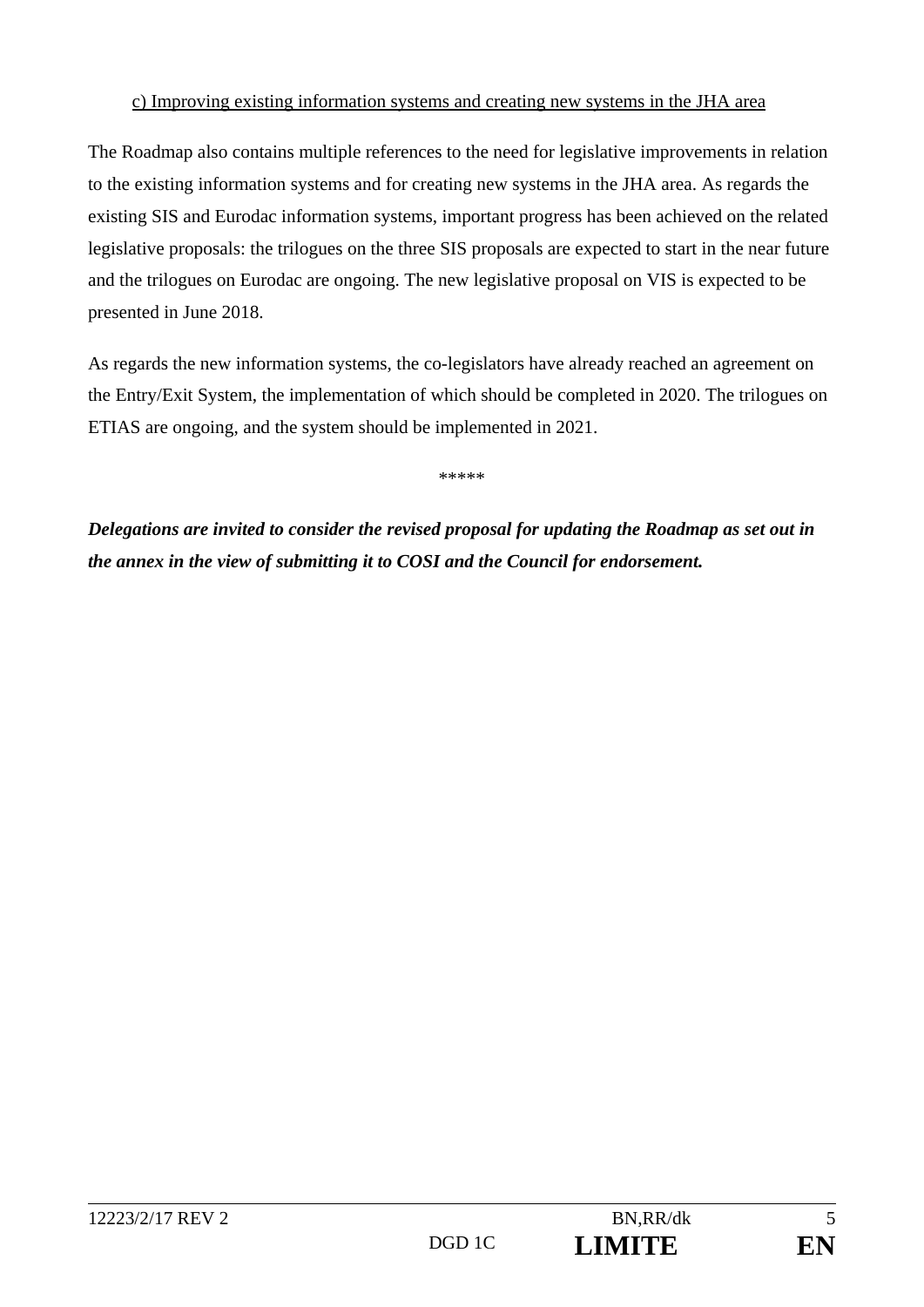#### **ROADMAP TO ENHANCE INFORMATION EXCHANGE AND INFORMATION MANAGEMENT INCLUDING INTEROPERABILITY SOLUTIONS IN THE JUSTICE AND HOME AFFAIRS AREA CHAPTER 2A: HORIZONTAL ACTIONS AIMED AT IMPROVING INFORMATION MANAGEMENT AND INTEROPERABILITY SOLUTIONS IN THE AREA OF JUSTICE AND HOME AFFAIRS**

#### **Theme 1: Better information management, interoperability and access to information**

| No.<br>(No. of<br>initial<br>action) | Objective                                                                                                                                                                                             | Action                                                                                                                                                                                                                                                                                                                                                                                                                                                                                                                                                                                                                                                                                                                                                                                                                                                                                                                                                                                                                                                                | Primary<br>Responsible<br>Party/Parties         | Stake-holders                                                                                              | Timetable                                                                                                | Monitoring |
|--------------------------------------|-------------------------------------------------------------------------------------------------------------------------------------------------------------------------------------------------------|-----------------------------------------------------------------------------------------------------------------------------------------------------------------------------------------------------------------------------------------------------------------------------------------------------------------------------------------------------------------------------------------------------------------------------------------------------------------------------------------------------------------------------------------------------------------------------------------------------------------------------------------------------------------------------------------------------------------------------------------------------------------------------------------------------------------------------------------------------------------------------------------------------------------------------------------------------------------------------------------------------------------------------------------------------------------------|-------------------------------------------------|------------------------------------------------------------------------------------------------------------|----------------------------------------------------------------------------------------------------------|------------|
| 1(4)                                 | Improve<br>information<br>management by<br>pursuing three<br>interoperability<br>solutions as<br>identified by the<br>High-Level<br>Expert Group on<br>information<br>systems and<br>interoperability | A) Work towards a European search portal capable of searching in<br>parallel all relevant EU systems in the areas of border, security and<br>asylum. The possibility of access to Europol data through the<br>European search portal should also be examined together with<br>Europol, and it should be explored, in consultation with Interpol,<br>whether Interpol's databases could be accessed through a European<br>search portal and, if so, which databases and under what conditions.<br>B) Explore the future implementation of a shared biometric<br>matching service for all types of biometric data and analyse its use<br>for the purpose of flagging the existence of biometric data from<br>other systems, including the analysis, together with Europol, of<br>how such a shared biometric matching service could also be used to<br>cross-check Europol data.<br>C) Explore the future establishment of a common identity<br>repository, including examining, together with Europol, the<br>possibility of including Europol data in such repository | A) Commission<br>B) Commission<br>C) Commission | eu-LISA<br>Europol<br>Eurojust<br>Frontex<br>Interpol<br><b>EDPS</b><br><b>FRA</b><br><b>Member States</b> | Legislative<br>proposal by<br>expected on 12<br>December<br>2017/early 2018<br>Implementation<br>by 2020 | COSI       |

**ANNEX**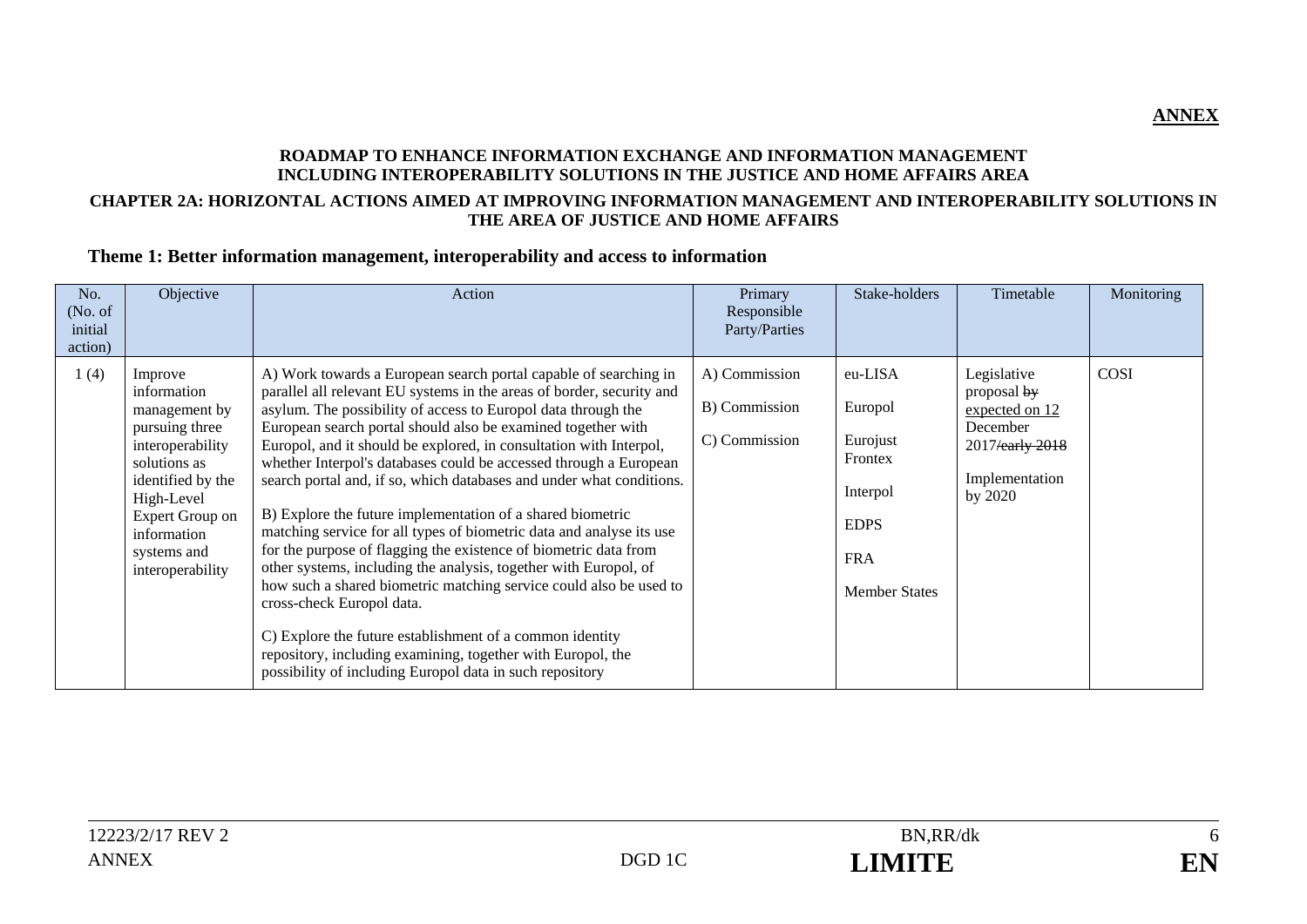| 2(5) | Pursue other<br>aspects of<br>interoperability<br>and<br>interoperability<br>with other<br>systems or<br>information<br>exchange<br>mechanisms | A) Establish a Universal Messaging Format (UMF) governance at<br>EU level, enabling a structured decision-making process and<br>change management mechanism. eu-LISA to invest in the creation<br>of 'translators' between UMF and SIS/VIS <sup>1</sup> and possibly Eurodac<br>(subject to outcome of Action 38) as well as assuring the<br>compatibility of UMF with the future systems, including Entry/Exit<br>System (see Action 32) and ETIAS (see Action 34).<br>B) Continue to develop the import control system and undertake a<br>feasibility study to further explore the technical, operational and<br>legal aspects of interoperability of the security and border<br>management systems with customs systems. | A) Commission,<br>Eu-LISA<br>B) Commission | Europol<br>Eurojust<br>Frontex<br>Interpol<br>eu-LISA<br><b>Member States</b><br><b>CCWP</b><br><b>Working Party</b><br>on Customs<br>Union<br><b>Expert Group on</b><br>Mutual<br>Assistance in<br><b>Customs</b> | A) 2018 - 2019<br>B) end 2018 | COSI        |
|------|------------------------------------------------------------------------------------------------------------------------------------------------|-----------------------------------------------------------------------------------------------------------------------------------------------------------------------------------------------------------------------------------------------------------------------------------------------------------------------------------------------------------------------------------------------------------------------------------------------------------------------------------------------------------------------------------------------------------------------------------------------------------------------------------------------------------------------------------------------------------------------------|--------------------------------------------|--------------------------------------------------------------------------------------------------------------------------------------------------------------------------------------------------------------------|-------------------------------|-------------|
| 3    | Improve access<br>to information                                                                                                               | Explore options for law enforcement access to EU information<br>systems as proposed by the High-Level Expert Group for achieving<br>greater simplification, consistency, effectiveness and attention to<br>operational needs, and to make corresponding legislative proposals<br>providing a necessary framework to facilitate such access in<br>compliance with data protection principles.                                                                                                                                                                                                                                                                                                                                | Commission                                 | <b>Member States</b>                                                                                                                                                                                               | December<br>2017/early 2018   | <b>COSI</b> |

<sup>1</sup> Current action 5 of IMS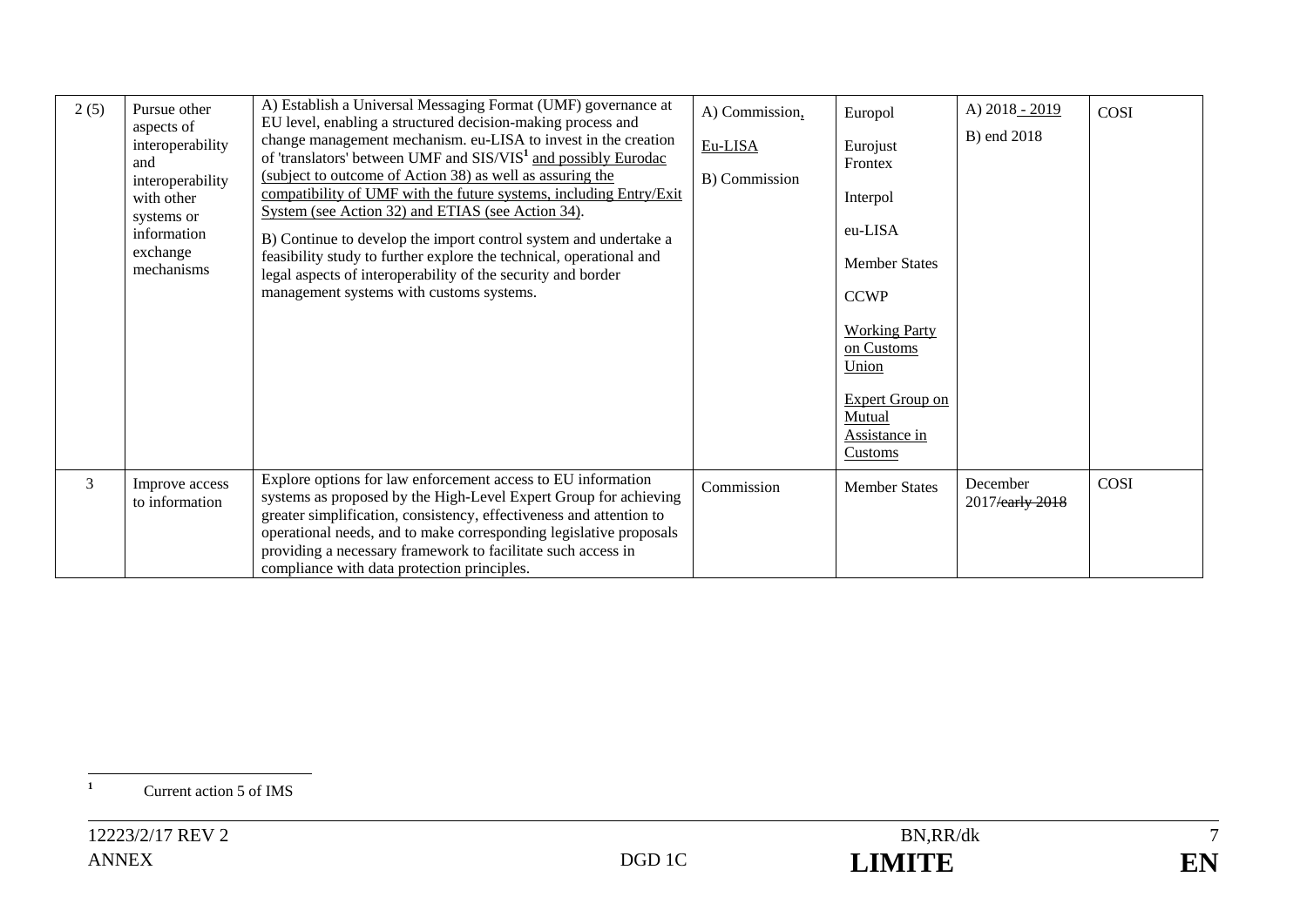### **Theme 2: Data quality and data protection**

| No.<br>(No. of<br>initial<br>action) | Objective                                                                         | Action                                                                                                                                                                                                                                                                                                                                                                                                                                                                                                                                                                                                                                                      | Primary<br>Responsible<br>Party/Parties                                                                                                                        | Stake-holders                                                                           | Timetable                                                                                                                                                    | Monitoring                                                                                               |
|--------------------------------------|-----------------------------------------------------------------------------------|-------------------------------------------------------------------------------------------------------------------------------------------------------------------------------------------------------------------------------------------------------------------------------------------------------------------------------------------------------------------------------------------------------------------------------------------------------------------------------------------------------------------------------------------------------------------------------------------------------------------------------------------------------------|----------------------------------------------------------------------------------------------------------------------------------------------------------------|-----------------------------------------------------------------------------------------|--------------------------------------------------------------------------------------------------------------------------------------------------------------|----------------------------------------------------------------------------------------------------------|
| 4(2,<br>(20)                         | Enhance data<br>quality                                                           | A) Establish for all systems under the operational responsibility of<br>eu-LISA automated data quality control mechanisms and common<br>data quality indicators.<br>B) Work towards developing a central repository with anonymised<br>data for reporting and statistics <sup>2</sup> .<br>C) Disseminate common data quality indicators and minimum<br>standards with the help of joint manuals, best practices and<br>expertise among Member States. Develop relevant training modules<br>on data quality for staff responsible for feeding the systems at<br>national level <sup>3</sup> .<br>D) Implement the data quality roadmap prepared by eu-LISA. | A) eu-LISA<br>B) eu-LISA,<br>Commission<br>C) eu-LISA,<br>Member States,<br>Commission,<br><b>CEPOL</b><br>D) Member States,<br>Commission, eu-<br><b>LISA</b> | Commission<br><b>Member States</b><br>Europol,<br>Eurojust,<br>Frontex,<br><b>CEPOL</b> | A) $\&C$ ) 2018<br>B) 2018/2019 or<br>earlier depending<br>on need for legal<br>changes to the<br>mandate of eu-<br>LISA<br>C) 2018<br>D) ongoing<br>E) 2018 | <b>DAPIX</b><br><b>COPEN WP</b><br>SIS/<br><b>SIRENE WP</b><br>Governing<br><b>Bodies EU</b><br>agencies |
| 5(3)                                 | Ensure full<br>compliance with<br>data protection<br>and security<br>requirements | A) Analyse, develop and promote privacy-by-design solutions, in<br>particular in view of legal initiatives.<br>B) Share experiences, practices and insights with a view to<br>implementing the EU data protection package.                                                                                                                                                                                                                                                                                                                                                                                                                                  | A) Commission,<br>eu-LISA<br>B) Member States                                                                                                                  | Europol,<br>Eurojust,<br>Frontex,<br><b>EDPS</b><br><b>FRA</b>                          | 2017/2018 legally<br>and 2018 -2020<br>operational<br>processes,<br>awareness                                                                                | <b>DAPIX</b>                                                                                             |

**<sup>2</sup>** Current action 4 of IMS

**<sup>3</sup>** Current action 4 of IMS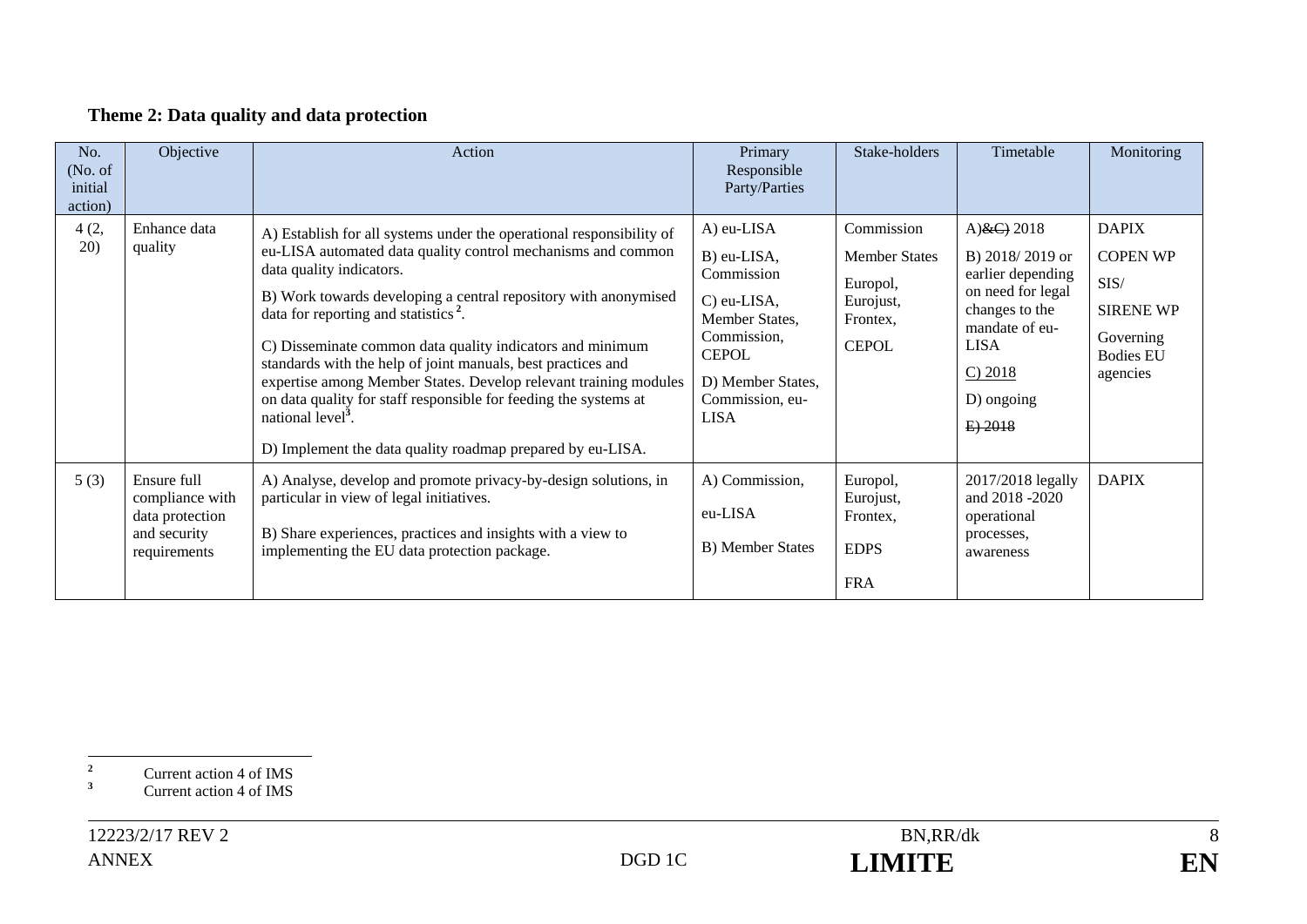### **CHAPTER 2B: STRENGTHEN INFORMATION MANAGEMENT AND INTEROPERABILITY SOLUTIONS EXCHANGE IN THE AREA OF LAW ENFORCEMENT AND JUDICIAL COOPERATION JUSTICE AND HOME AFFAIRS.**

#### **Theme 1: Stronger cross-border cooperation and improving information exchange**

| No.<br>(No. of<br>initial<br>action) | Objective                                                                                                                                    | Action                                                                                                                                                                                                                                                                                                                                                                                                                                                                                                                                                                                                                                                                                                   | Primary<br>Responsible<br>Party/Parties                                                                              | Stake-holders                                                                                  | Timetable                                                                        | Monitoring                                                    |
|--------------------------------------|----------------------------------------------------------------------------------------------------------------------------------------------|----------------------------------------------------------------------------------------------------------------------------------------------------------------------------------------------------------------------------------------------------------------------------------------------------------------------------------------------------------------------------------------------------------------------------------------------------------------------------------------------------------------------------------------------------------------------------------------------------------------------------------------------------------------------------------------------------------|----------------------------------------------------------------------------------------------------------------------|------------------------------------------------------------------------------------------------|----------------------------------------------------------------------------------|---------------------------------------------------------------|
| 6(6, 8)                              | Enhance<br>cooperation and<br>expertise of<br>practitioners<br>including<br>understanding of<br>each other's<br>practices and<br>backgrounds | A) (Further) develop national training and awareness raising<br>programmes for law enforcement and public prosecution, including<br>joint training, in cooperation with relevant EU agencies.<br>B) Continue to develop cross-border exchange programmes with<br>practitioners. Practitioners including staff from Single Points of<br>Contact (SPOCs), Police and Customs Cooperation Centres<br>(PCCC-s) and other should be involved in developing and applying<br>the mentioned programmes.<br>C) Strengthen PCCCs and their cooperation with SPOCs while<br>ensuring a centralised (national or at least state level) overview and<br>monitoring of cross-border information exchange. <sup>4</sup> | A) Member States<br>B) CEPOL<br>C) Member States                                                                     | Europol<br>Eurojust<br>Commission<br>Interpol<br><b>EJN</b><br>eu-LISA<br><b>Member States</b> | Ongoing                                                                          | <b>DAPIX</b><br><b>LEWP</b><br><b>CCWP</b>                    |
| 7(7)                                 | Improve cross-<br>border law<br>enforcement<br>cooperation<br>between SPOCs<br>and information<br>exchange                                   | A) Establish SPOCs for cross-border law enforcement information<br>exchange in all Member States.<br>B) Develop training and exchange programmes for SPOC<br>personnel <sup>5</sup><br>C) Study the feasibility of Computer Aided Translation to reduce<br>both the information exchange lag and the burden on the staff in<br>SPOCs. <sup>6</sup><br>D) Develop/introduce effective case management and workflow<br>solutions specifically for SPOCs with a view to mutual legal<br>assistance cooperation <sup>7</sup> .                                                                                                                                                                               | A) Member States<br><b>CEPOL</b><br><b>B</b> ) Member States<br><b>CEPOL</b><br>C) Member States<br>D) Member States | Europol<br>Eurojust<br>Commission<br>eu-LISA<br>Frontex                                        | $A)$ Ongoing $-$<br>completion in<br>2018<br>B) Ongoing<br>C) 2018<br>D) Ongoing | <b>DAPIX</b><br><b>COPEN WP</b><br><b>LEWP</b><br><b>CCWP</b> |

**<sup>6</sup>** Current action 8 of IMS

<sup>7</sup> Current action 8 of IMS

**<sup>4</sup>** Current action 7 of IMS

**<sup>5</sup>** Current action 8 of IMS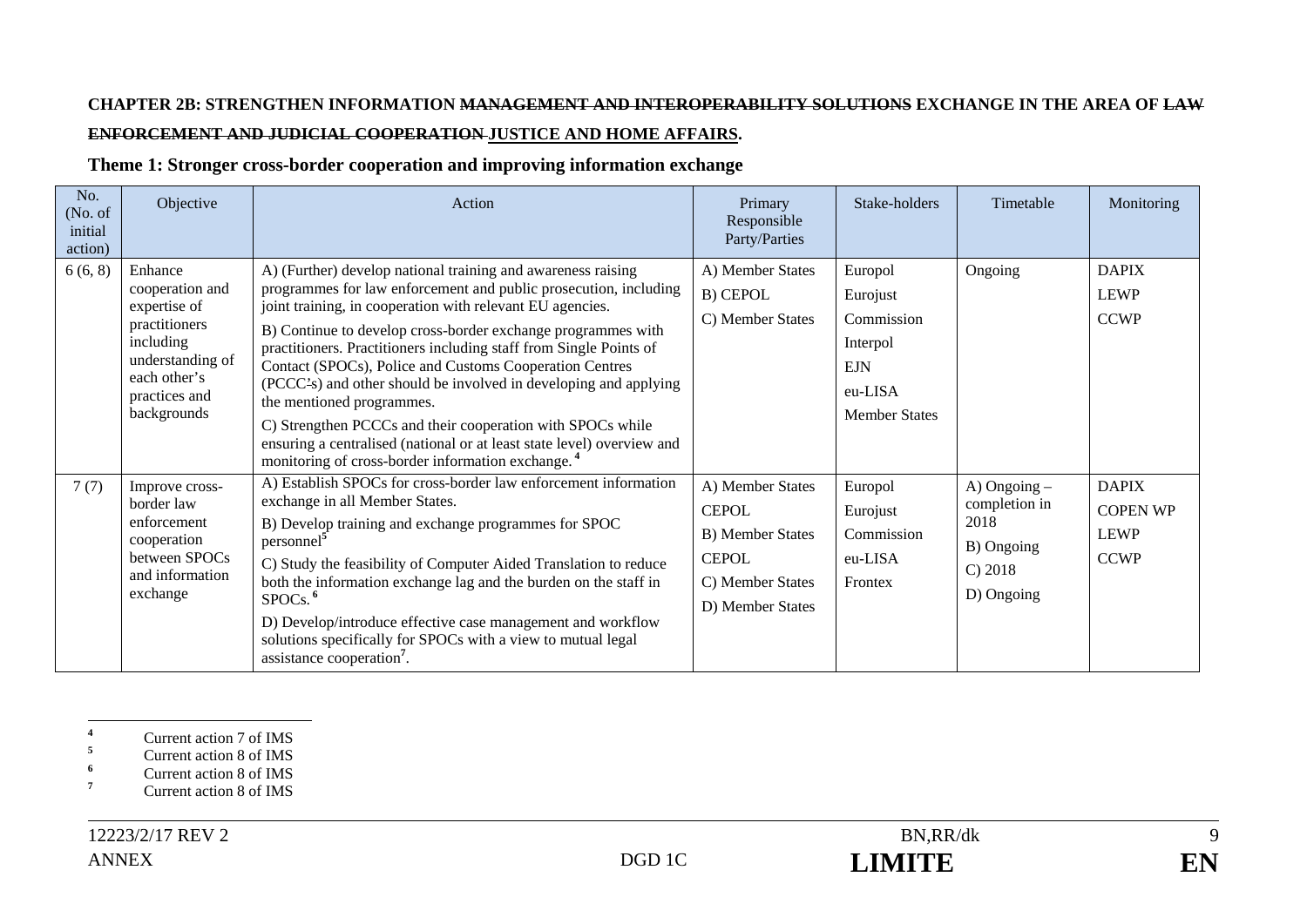| 8(14)  | Improve the<br>sharing of<br>criminal records.<br>particularly<br>relating to<br>terrorism<br>convictions          | A) Facilitate access to ECRIS for all relevant authorities and<br>increase use of the system.<br>B) Explore the possibility of interoperability of ECRIS-TCN with<br>the future shared biometric matching service and if appropriate the<br>common identity repository.<br>C) Additionally, consider solutions (other than the ECRIS system)<br>to allow the pro-active sharing of convictions data, in particular<br>relating to terrorism; and, as appropriate, assess the legal and<br>practical feasibility of implement a solution which includes making<br>certain convictions data available to the relevant authorities. | A) Member States<br>B) Commission<br>C) Member States | Europol<br>Eurojust<br>Frontex<br><b>OLAF</b><br>eu-LISA | A) Ongoing<br><b>B)</b> ECRIS TCN<br>Interoperability<br>proposal issued<br>expected on 12<br>inDecember 2017<br>C) 2019 | <b>COPEN</b>                |
|--------|--------------------------------------------------------------------------------------------------------------------|----------------------------------------------------------------------------------------------------------------------------------------------------------------------------------------------------------------------------------------------------------------------------------------------------------------------------------------------------------------------------------------------------------------------------------------------------------------------------------------------------------------------------------------------------------------------------------------------------------------------------------|-------------------------------------------------------|----------------------------------------------------------|--------------------------------------------------------------------------------------------------------------------------|-----------------------------|
| 9      | Facilitate cross-<br>border<br>information<br>exchange between<br>judicial<br>authorities                          | Present a proposal for ensuring the sustainability of e-CODEX,<br>providing the necessary legal and technical arrangements enabling<br>eu-LISA to ensure its maintenance and interoperability, so as to<br>allow this agency to host e-CODEX solutions                                                                                                                                                                                                                                                                                                                                                                           | Commission                                            | <b>Member States</b><br>e-Justice WP                     | end 2018                                                                                                                 | COSI<br>To be<br>determined |
| 10     | Strengthen<br>European<br>response to travel<br>document fraud                                                     | Take the necessary actions, including a legislative proposal<br>establishing the system of False and Authentic Documents Online<br>(FADO) on a more solid basis, while ensuring its continuity and<br>development                                                                                                                                                                                                                                                                                                                                                                                                                | Commission                                            | <b>Member States</b>                                     | 2018                                                                                                                     | <b>SCIFA</b>                |
| 11(16) | Streamline and<br>speed up<br>international<br>information<br>exchange by<br>automation of<br>manual<br>procedures | Develop the Automation of Data Exchange Process (ADEP)<br>project.<br>The project must ensure complementarity with existing information<br>management solutions especially with regard to Europol data, as<br>well as seek a low-cost, legally proof and user-friendly solution <sup>8</sup> .                                                                                                                                                                                                                                                                                                                                   | <b>Member States</b>                                  | Europol                                                  | Ongoing in<br>accordance with<br>the current IMS<br>project.                                                             | <b>DAPIX</b>                |

**<sup>8</sup>** Current action 2 of IMS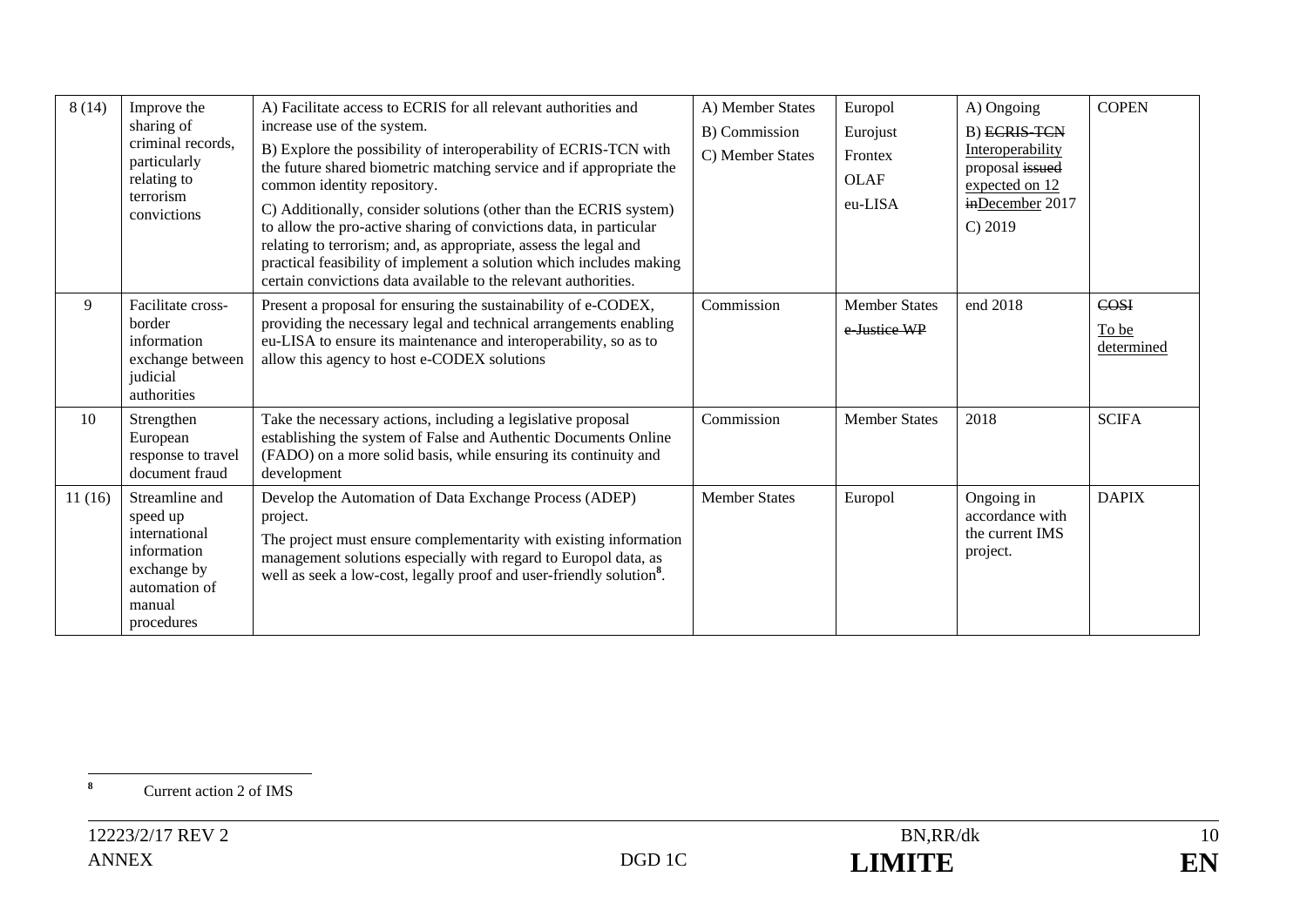| No. (No.<br>of initial<br>action) | Objective                                                                                      | Action                                                                                                                                                                                                                                                                                                                                                                                                                                                                                               | Primary<br>Responsible<br>Party/Parties               | Stake-holders                     | Timetable                                        | Monitoring                               |
|-----------------------------------|------------------------------------------------------------------------------------------------|------------------------------------------------------------------------------------------------------------------------------------------------------------------------------------------------------------------------------------------------------------------------------------------------------------------------------------------------------------------------------------------------------------------------------------------------------------------------------------------------------|-------------------------------------------------------|-----------------------------------|--------------------------------------------------|------------------------------------------|
| 12(9)                             | Improve the<br>information<br>potential of EU<br>agencies                                      | Increase the data supply to Europol and Eurojust as well as<br>systematic sharing of cases as appropriate                                                                                                                                                                                                                                                                                                                                                                                            | <b>Member States</b>                                  | Europol<br>Eurojust               | Ongoing                                          | MB Europol<br>College of<br>Eurojust     |
| 13(10)                            | Europol to fully<br>use SIS, VIS and<br><b>EURODAC</b>                                         | A) Fully use Europol's current permission to access to SIS, VIS and<br>EURODAC including by establishing technical effective<br>connections.<br>B) After undertaking these steps, identify possible obstacles to<br>batch cross-matching on these systems, and keep statistics and<br>provide analysis of use of the above-mentioned databases in similar<br>way as Member States are obliged to do.<br>C) Further explore synergies between the Europol data and other<br>systems, notably the SIS. | A) Europol<br>B) Europol<br>C) Europol,<br>Commission | <b>Member States</b><br>eu LISA   | 2018                                             | MB Europol<br>MB eu-LISA<br><b>DAPIX</b> |
| 14                                | Implement<br><b>QUEST</b>                                                                      | Continue work on the project 'Querying Europol Systems'<br>(QUEST), including in support of the development of national<br>single-search interfaces, and facilitate its roll-out to Member States                                                                                                                                                                                                                                                                                                    | Europol                                               | <b>Member States</b>              | By the end of<br>2018                            | <b>DAPIX</b>                             |
| $\frac{14}{15}(15)$               | Enhance the<br>coordination and<br>monitoring<br>capabilities of<br>Eurojust<br><b>Members</b> | Enable the setting up and connection of the members of the<br>Eurojust National Coordination System (ENCS) to the Eurojust's<br>Case Management System (CMS)                                                                                                                                                                                                                                                                                                                                         | <b>Member States</b><br>Eurojust                      | Europol<br>Frontex<br><b>OLAF</b> | Ongoing in view<br>of completion in<br>2017/2018 | College of<br>Eurojust                   |

# **Theme 2: Strengthening EU agencies and improving the use of EU information systems**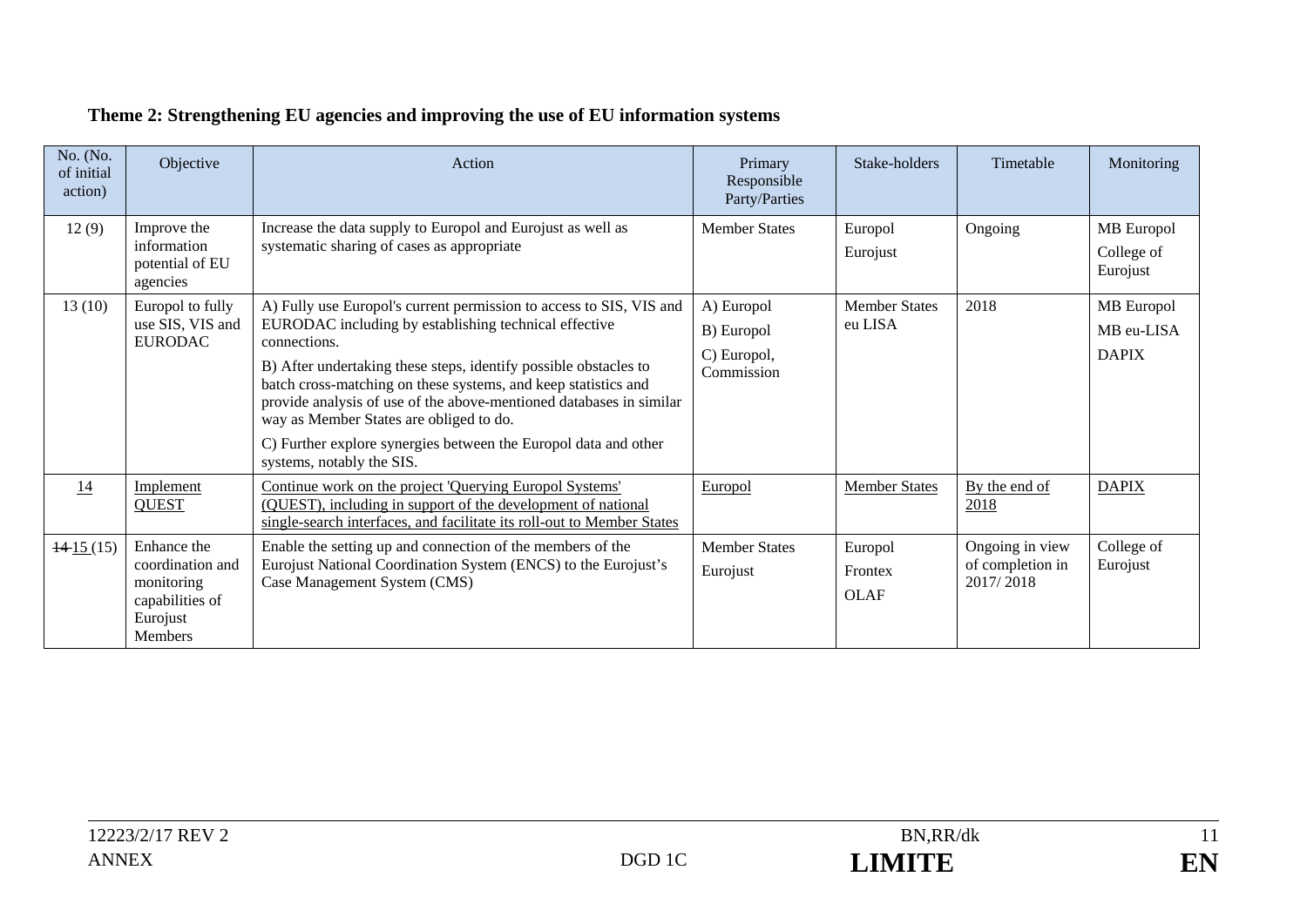| $\frac{15 \cdot 16}{11}$<br>12) | Enhance the<br>effectiveness of<br>using the<br>Schengen<br>Information<br>System (SIS) | A) Redouble Member States' efforts to fully implement and use SIS<br>in line with existing legal requirements.<br>B) Law enforcement, border guard authorities and immigration<br>services should include, when available, identifiers in alerts (copy<br>passport, digital photo, biometrics, DNA-profiles to be considered)<br>on the basis of existing legal provisions; enable searches on<br>fingerprints and provision of facial image feedback in the case of a<br>hit. The workload for SIRENE Bureaux and other practitioners<br>should be assessed when further pursuing this action including<br>through solutions to interpret information easily.<br>C) Implement an Automated Fingerprint Identification System<br>(AFIS) functionality in the SIS within the central as well as national<br>system should be a top priority.<br>D) Revise the legal basis of the Schengen Information System<br>taking into account the evaluation undertaking by the Commission<br>(including new functionalities, extend the access of EU agencies<br>while fully taking into account the information owner principle and<br>the legal base of the agencies, facilitating access to hit information).<br>Further explore and decide if Member States' return orders can and<br>should be inserted in SIS.<br>E) Consider a solution to allow the reciprocal exchange of<br>information between Schengen, non-Schengen Member States and<br>Member States who are partially using the instruments associated<br>with Schengen. | A) Member States<br><b>B</b> ) Member States<br>C) eu-LISA<br>D) Commission,<br>Council, European<br>Parliament<br>E) Commission | Europol<br>Eurojust<br>Frontex<br><b>SIRENE</b><br>Bureaux<br>eu-LISA | A) Gradual<br>ongoing process<br>depending on<br>national<br>availability and<br>possibilities.<br>$B)$ 2017 (central<br>level) $/2018$<br>onward (national<br>level)<br>C) $2017/2018$<br>D) Ongoing<br>Expected<br>adoption Q1 2018<br>E) 2018 | $A)$ SIS/<br><b>SIRENE WP</b><br>B) MB eu-<br><b>LISA</b><br>SIS/VIS<br>Committee<br>$C)$ SIS/<br><b>SIRENE WP</b><br>SIS/VIS<br>Committee<br>D) Schengen<br>acquis<br><b>Working Party</b><br>E) Schengen<br><b>Working Party</b><br>(SIS/SIRENE<br>configuration) |
|---------------------------------|-----------------------------------------------------------------------------------------|--------------------------------------------------------------------------------------------------------------------------------------------------------------------------------------------------------------------------------------------------------------------------------------------------------------------------------------------------------------------------------------------------------------------------------------------------------------------------------------------------------------------------------------------------------------------------------------------------------------------------------------------------------------------------------------------------------------------------------------------------------------------------------------------------------------------------------------------------------------------------------------------------------------------------------------------------------------------------------------------------------------------------------------------------------------------------------------------------------------------------------------------------------------------------------------------------------------------------------------------------------------------------------------------------------------------------------------------------------------------------------------------------------------------------------------------------------------------------------------------------------------------------------|----------------------------------------------------------------------------------------------------------------------------------|-----------------------------------------------------------------------|--------------------------------------------------------------------------------------------------------------------------------------------------------------------------------------------------------------------------------------------------|---------------------------------------------------------------------------------------------------------------------------------------------------------------------------------------------------------------------------------------------------------------------|
|---------------------------------|-----------------------------------------------------------------------------------------|--------------------------------------------------------------------------------------------------------------------------------------------------------------------------------------------------------------------------------------------------------------------------------------------------------------------------------------------------------------------------------------------------------------------------------------------------------------------------------------------------------------------------------------------------------------------------------------------------------------------------------------------------------------------------------------------------------------------------------------------------------------------------------------------------------------------------------------------------------------------------------------------------------------------------------------------------------------------------------------------------------------------------------------------------------------------------------------------------------------------------------------------------------------------------------------------------------------------------------------------------------------------------------------------------------------------------------------------------------------------------------------------------------------------------------------------------------------------------------------------------------------------------------|----------------------------------------------------------------------------------------------------------------------------------|-----------------------------------------------------------------------|--------------------------------------------------------------------------------------------------------------------------------------------------------------------------------------------------------------------------------------------------|---------------------------------------------------------------------------------------------------------------------------------------------------------------------------------------------------------------------------------------------------------------------|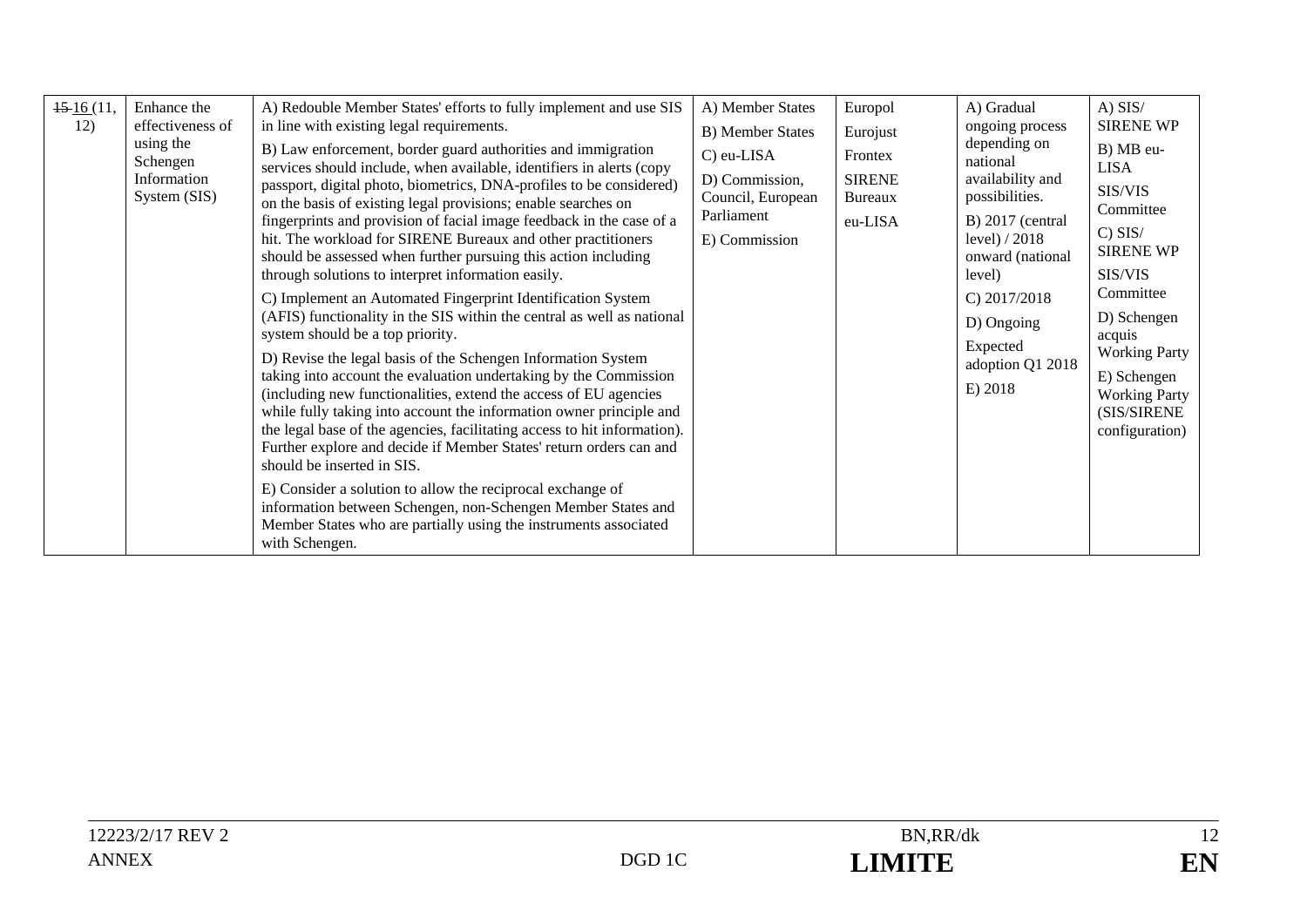| $\pm 6.17(13)$ | Ensure the use of        | A) Undertake infringement procedures and if required follow-up                                                                        | A) Commission     | Europol  | A) Ongoing, | Commission   |
|----------------|--------------------------|---------------------------------------------------------------------------------------------------------------------------------------|-------------------|----------|-------------|--------------|
|                | Prüm<br>possibilities to | steps to connect Member States to the Prüm network.                                                                                   | B) Member States, | Eurojust | B) Ongoing  | <b>DAPIX</b> |
|                | exchange DNA,            | B) Identify key obstacles for:                                                                                                        | Commission        |          | C) 2018     |              |
|                | fingerprints and         | i: the connection to the Prüm network;                                                                                                | C) Commission     |          |             |              |
|                | vehicle                  | ii: the full use of Prüm possibilities;                                                                                               |                   |          |             |              |
|                | registration data        | iii: solve the obstacles. <sup>9</sup>                                                                                                |                   |          |             |              |
|                |                          | C) Examine the possibility for Europol to become a partner in the                                                                     |                   |          |             |              |
|                |                          | Prüm framework with a view to enabling the cross matching of<br>DNA, finger prints and vehicle registration data with third countries |                   |          |             |              |
|                |                          | with which Europol has an operational agreement while fully taking                                                                    |                   |          |             |              |
|                |                          | the data owner principle into account <sup>10</sup> .                                                                                 |                   |          |             |              |

<sup>&</sup>lt;sup>9</sup> Current action 6 of IMS

<sup>&</sup>lt;sup>10</sup> Current action 9 of IMS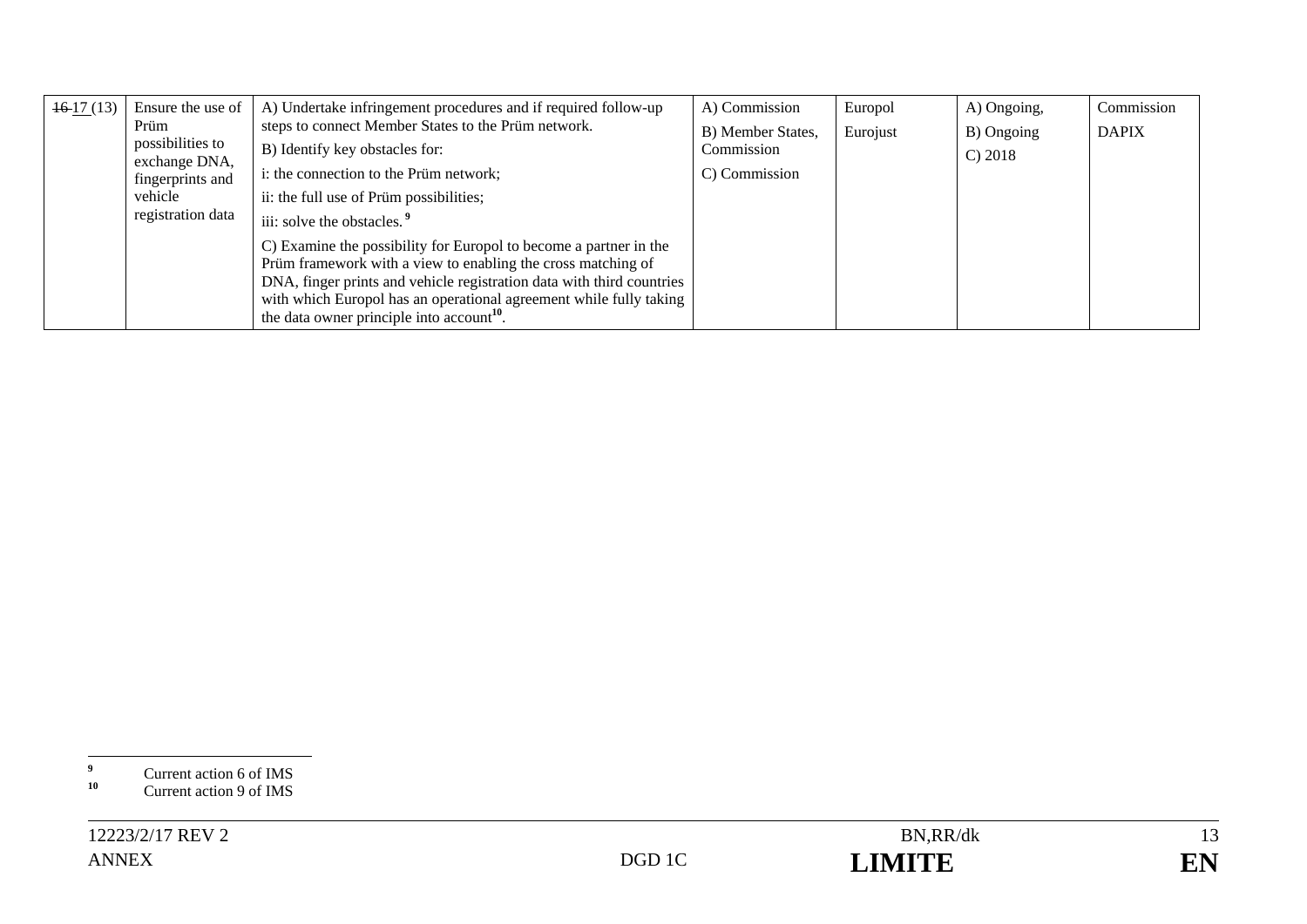#### **CHAPTER 3: STRENGTHEN INFORMATION MANAGEMENT IN THE AREA OF COUNTER-TERRORISM**

#### **Theme 1: Improving the use of SIS**

| No.<br>(No. of<br>initial<br>action) | Objective                                                                                                                                                                                                                      | Action                                                                                                                                                                                                                                                                                                                                                                                                                                   | Primary<br>Responsible<br>Party/Parties                                                        | Stakeholders                                                       | Timetable                                                                  | Monitoring |
|--------------------------------------|--------------------------------------------------------------------------------------------------------------------------------------------------------------------------------------------------------------------------------|------------------------------------------------------------------------------------------------------------------------------------------------------------------------------------------------------------------------------------------------------------------------------------------------------------------------------------------------------------------------------------------------------------------------------------------|------------------------------------------------------------------------------------------------|--------------------------------------------------------------------|----------------------------------------------------------------------------|------------|
| 1718<br>(18, 21)                     | Ensure structural<br>information to<br><b>SIRENE Bureaux</b><br>and SIS end users<br>on persons<br>involved in<br>terrorism or<br>terrorism related<br>activity as well as<br>additional<br>information on<br>criminal records | A) Create alerts once the agreed criteria are met (unless there are<br>important operational reasons not to do so), and SIRENE offices<br>will exchange supplementary information as soon as such<br>information is made available by the competent authorities. This<br>should include relevant information in the alerts<br>B) Insert additional information based on criminal records (national<br>databases and ECRIS) with an alert | A) Member States,<br><b>SIS VIS Committee</b><br>B) Member States,<br><b>SIS VIS Committee</b> | <b>SIRENE</b><br><b>Bureaux</b><br>Eurojust,<br>Commission         | 2016, ongoing                                                              | COSI       |
| 18-19<br>(23)                        | Make possible<br>that SIS alerts can<br>call for<br>preliminary and<br>temporary holding<br>where sufficient<br>national legal<br>grounds are<br>available                                                                     | Create a new type of action (inquiry checks)                                                                                                                                                                                                                                                                                                                                                                                             | Co-legislators                                                                                 | <b>Member States</b><br>Commission<br>Schengen acquis<br><b>WP</b> | 2017-2018,<br>ongoing (update<br><b>SIS II Regulation</b><br>and Decision) | COSI       |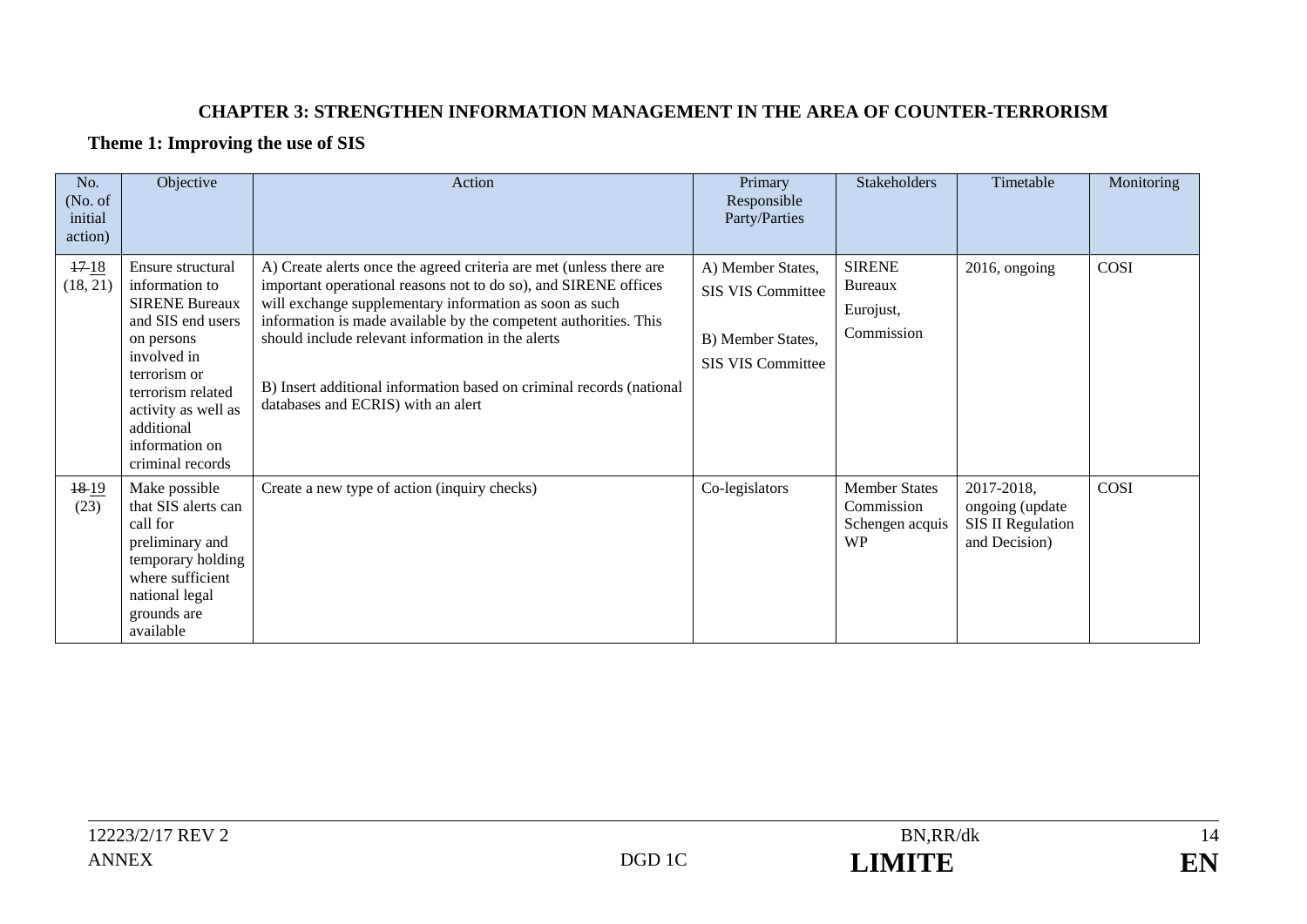| $19-20$<br>(24)   | Ensure that end<br>users are<br>equipped to<br>conduct discreet<br>and (where<br>national legal<br>ground are<br>available) specific<br>checks                 | Strengthen effective discreet and specific checks including through<br>training the trainers                                                                                                                                                                                                                                                                                                                                                                                                                                                                                                                                                                                                                                             | Commission,<br>Member States,<br>CEPOL, eu-LISA                                                    | <b>SIRENE</b><br>Bureaux                                                            | 2016 (start),<br>ongoing                                                                                                                     | <b>COSI</b> |
|-------------------|----------------------------------------------------------------------------------------------------------------------------------------------------------------|------------------------------------------------------------------------------------------------------------------------------------------------------------------------------------------------------------------------------------------------------------------------------------------------------------------------------------------------------------------------------------------------------------------------------------------------------------------------------------------------------------------------------------------------------------------------------------------------------------------------------------------------------------------------------------------------------------------------------------------|----------------------------------------------------------------------------------------------------|-------------------------------------------------------------------------------------|----------------------------------------------------------------------------------------------------------------------------------------------|-------------|
| 2021<br>(25)      | Ensure systematic<br>feedback on hits<br>or request for<br>immediate action<br>in SIS to SIRENE<br>Bureaux and the<br>issuer of an alert                       | A) Enable real-time reporting of a hit in SIS to the SIRENE<br>Bureaux of the Member State where the hit occurs as well as the<br>Member State that issued the alert in cases of terrorism-related<br>alerts and alerts for which immediate action is required.<br>B) In the short-term, share information on suspects of terrorism<br>related activities held in the SIRENE hit reporting forms with<br>Europol's analysis project Travellers.<br>C) In the medium-term explore the feasibility of, possibilities for<br>and alternatives to the targeted registration of achieved SIS hits,<br>including the possible access by Europol thereto, and the improved<br>availability of supplementary information contained in SIS forms. | A) Member States<br><b>B)</b> Member States<br>C) Commission,<br>Member States, eu-<br><b>LISA</b> | <b>SIRENE</b><br>Bureaux, SIS<br><b>VIS Committee</b><br>Europol eu-<br><b>LISA</b> | A), B) 2017,<br>ongoing<br>C) Feasibility<br>study finalised<br>and presented to<br><b>SISVIS</b><br>Committee.<br>Implementation in<br>2018 | COSI        |
| $21 - 22$<br>(26) | Ensure that<br>information of<br>extremist<br>speakers, who are<br>deemed to pose a<br>threat to public<br>order, is shared<br>between Member<br><b>States</b> | Make optimal use of SIS, primarily through Article 24.3, and in<br>accordance with national legislation, where appropriate issue alerts<br>for third country nationals who are not present on the territory of a<br>Member State.                                                                                                                                                                                                                                                                                                                                                                                                                                                                                                        | Commission, co-<br>legislators, follow-<br>up Member States                                        | <b>Member States</b><br>(e.g. SIRENE<br>Bureaux)                                    | 2017, ongoing                                                                                                                                | <b>COSI</b> |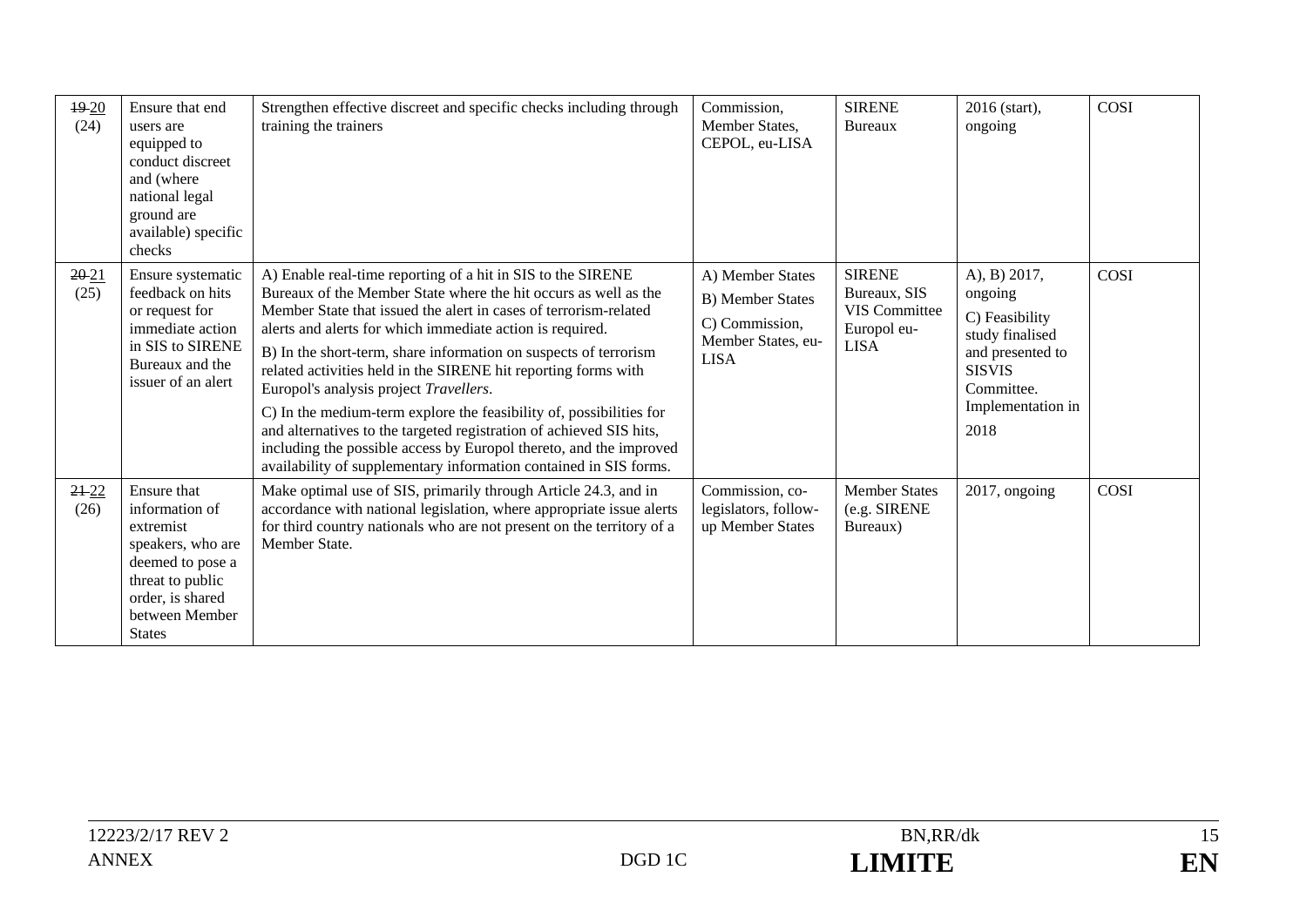| No.<br>(No. of<br>initial<br>action) | Objective                                                                                                                                                               | Action                                                                                                                                                                                                                                                                                                                                                         | Primary<br>Responsible<br>Party/Parties                 | <b>Stakeholders</b>                 | Timetable                                                                        | Monitoring |
|--------------------------------------|-------------------------------------------------------------------------------------------------------------------------------------------------------------------------|----------------------------------------------------------------------------------------------------------------------------------------------------------------------------------------------------------------------------------------------------------------------------------------------------------------------------------------------------------------|---------------------------------------------------------|-------------------------------------|----------------------------------------------------------------------------------|------------|
| $22 - 23$<br>(30)                    | Ensure that<br>information on<br>FTF is<br>consistently and<br>systematically<br>uploaded to<br>European systems<br>and platforms and<br>synchronised<br>where possible | Implement a consistent three tier information sharing approach<br>regarding FTF by making optimal and consistent use of SIS, the<br>and Europol Information System (EIS) and the relevant Focal<br>Points at Europol data that Europol processes for cross-checking<br>(including possible watch-lists) and for analysis in the relevant<br>Analysis projects. | Member States,<br>Europol                               | <b>SIRENE</b><br>Bureaux<br>eu-LISA | 2017, ongoing                                                                    | COSI       |
| $23 - 24$<br>(31)                    | Increase the use<br>of the existing<br>secure channels<br>for exchange of<br>information<br>regarding<br>terrorism and<br>terrorism related<br>activity                 | A) Make better use of SIENA as a secure channel for the exchange<br>of law enforcement information regarding terrorism and terrorism<br>related activity<br>B) Consider introducing a 24/7 regime of work in order to improve<br>the effectiveness of channels                                                                                                 | A) Member States,<br>Europol<br><b>B)</b> Member States | <b>TWP</b>                          | A) Ongoing<br>B) 2017<br>$(discussion) -$<br>onward (national<br>implementation) | COSI       |

# **Theme 2: Improving the use of other EU and of international instruments**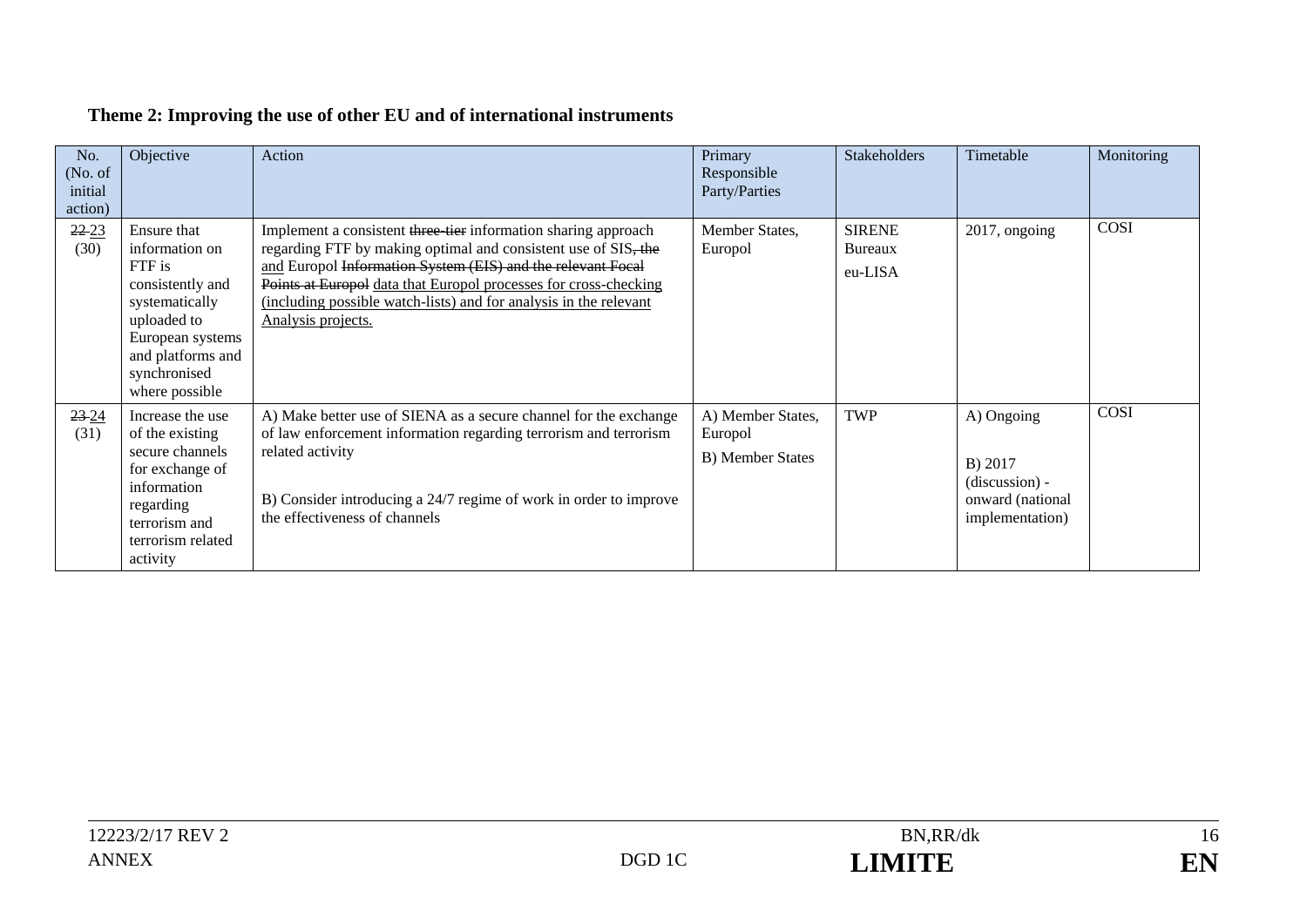| $24 - 25$<br>(32) | Ensure that<br><b>Member States</b><br>are informed on<br>all prosecutions<br>and convictions<br>on terrorist<br>offences in the<br>EU | Transmit to Eurojust information on all prosecutions and<br>convictions on terrorist offences     | Member States,<br>Eurojust                     | TWP      | Ongoing          | COSI |
|-------------------|----------------------------------------------------------------------------------------------------------------------------------------|---------------------------------------------------------------------------------------------------|------------------------------------------------|----------|------------------|------|
| $25-26$<br>(28)   | Allow checks<br>against travel<br>documents that<br>have not yet been<br>declared stolen,<br>lost or invalidated                       | Insert documents associated to alerts on persons into the Interpol<br>TDAWN when deemed necessary | Member States,<br>third countries,<br>Interpol | eu-LISA  | Ongoing          | COSI |
| $26 - 27$<br>(29) | Full connectivity<br>to SLTD at<br>external border<br>crossings                                                                        | Make the SLTD nationally available for automated and systematic<br>checks                         | <b>Member States</b>                           | Interpol | $2017$ , ongoing | COSI |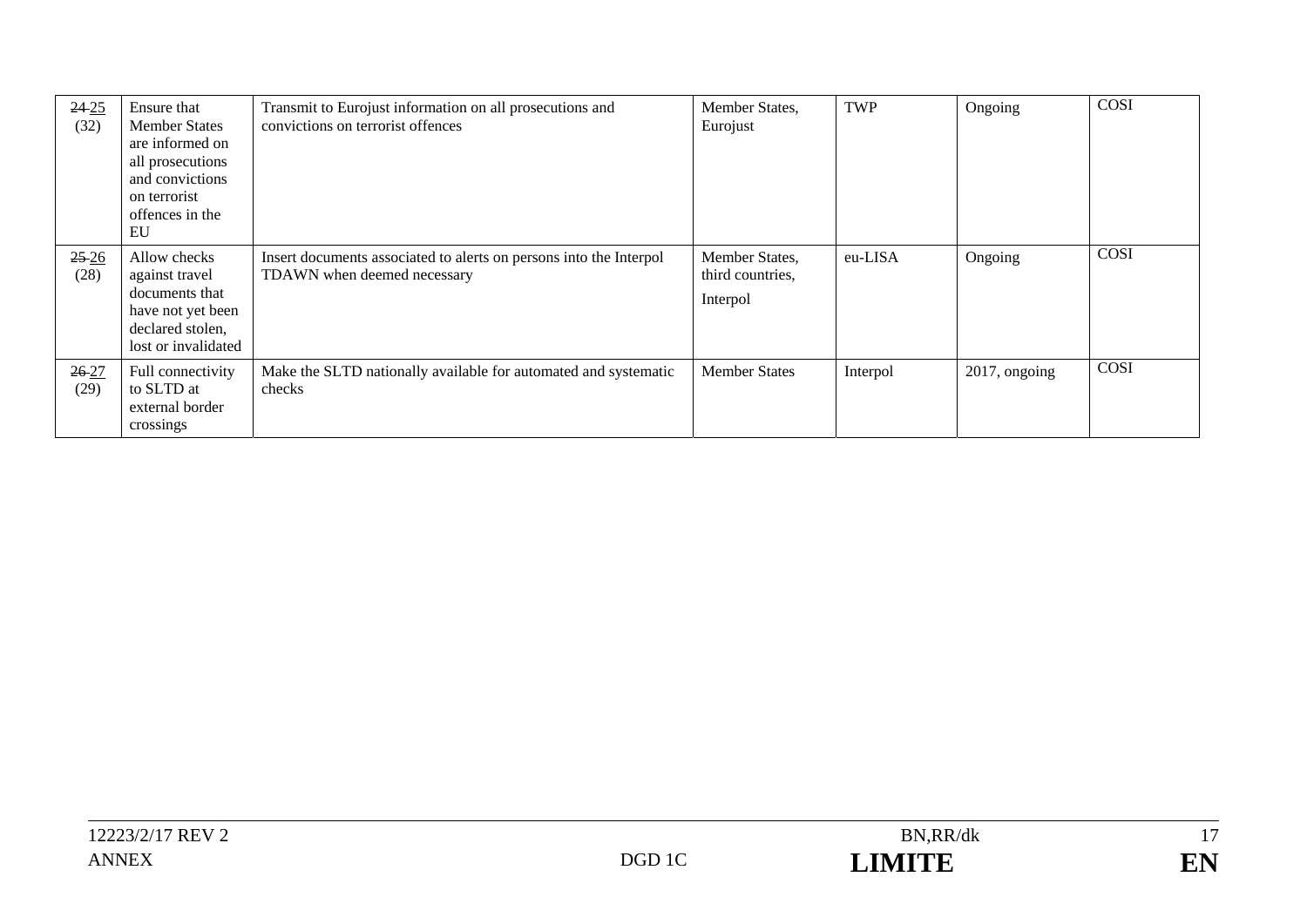# **Theme 3: Develop and share expertise**

| No.<br>(No. of<br>initial<br>action) | Objective                                                                                                                                                                                | <b>Action</b>                                                                                                                                                                                                                                                              | <b>Primary</b><br><b>Responsible</b><br><b>Party/Parties</b> | <b>Stakeholders</b>                      | <b>Timetable</b> | <b>Monitoring</b> |
|--------------------------------------|------------------------------------------------------------------------------------------------------------------------------------------------------------------------------------------|----------------------------------------------------------------------------------------------------------------------------------------------------------------------------------------------------------------------------------------------------------------------------|--------------------------------------------------------------|------------------------------------------|------------------|-------------------|
| $27 - 28$<br>(35)                    | Ensure that<br>national good<br>practices<br>regarding<br>cooperation with<br>third countries on<br>counterterrorism<br>are shared<br>between Member<br><b>States</b>                    | Share good practices on cooperation with third partners in relation<br>to counterterrorism among Member States and third country<br>partners                                                                                                                               | Member States,<br><b>TWP</b>                                 | Commission                               | 2017             | <b>COSI</b>       |
| $28 - 29$<br>(36)                    | Ensure common<br>understanding<br>between end<br>users, regarding<br>the detection of<br>travel movements<br>of persons<br>involved in<br>terrorism and<br>terrorism related<br>activity | Create joint and multidisciplinary training for CT, border and law<br>enforcement experts in cooperation with existing expert groups<br>such as SIS/SIRENE, regarding the detection of travel movements<br>of persons involved in terrorism and terrorism related activity | Member States,<br>CEPOL, Frontex                             | SIS/SIRENE,<br>TWP, SIS VIS<br>Committee | 2017             | <b>COSI</b>       |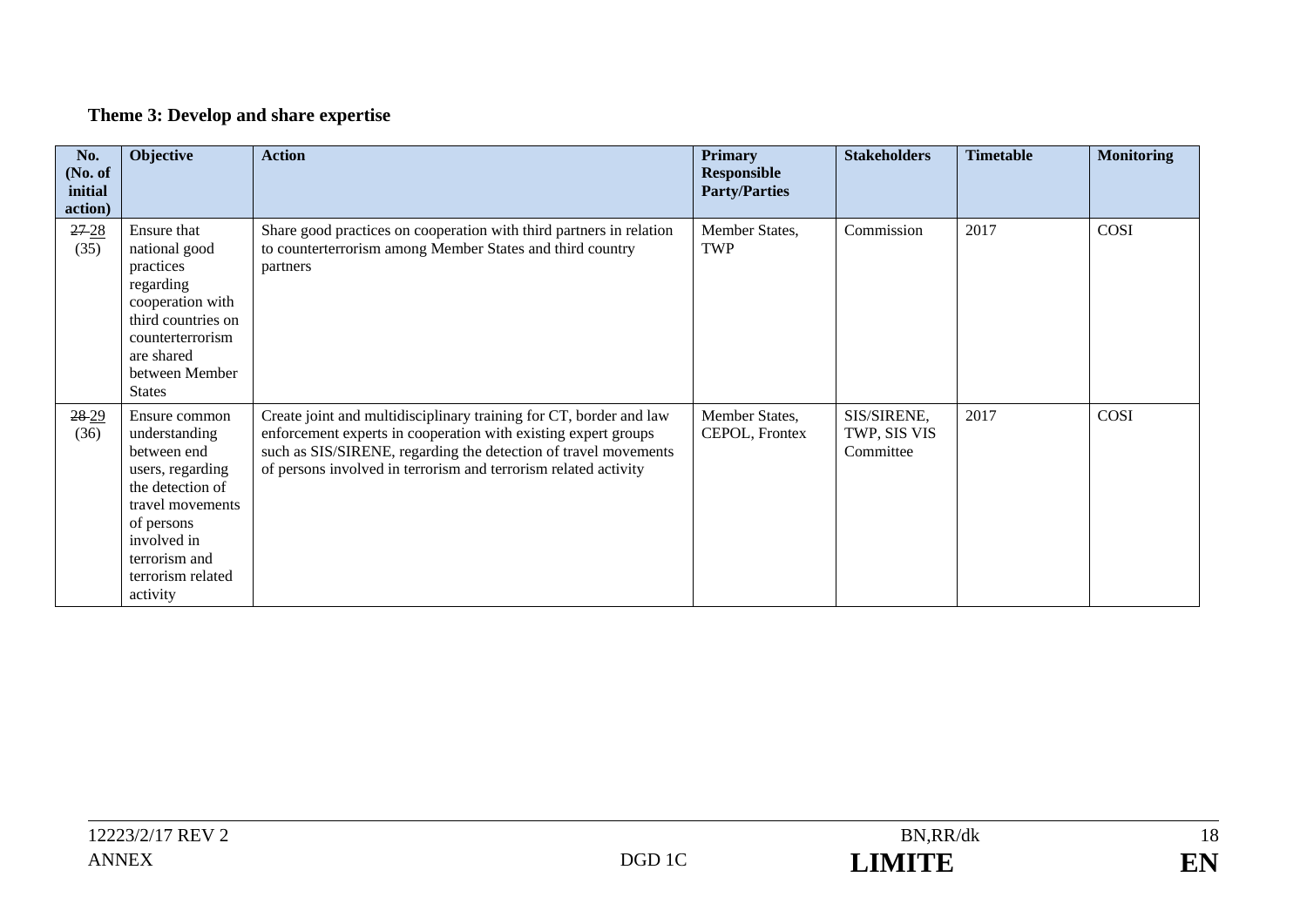# **Theme 4: Implementation of the EU PNR Directive**

| No.<br>(No. of)<br>initial<br>action) | Objective                                                                                        | Action                                                                                                                         | Primary<br>Responsible<br>Party/Parties                               | <b>Stakeholders</b>                                           | Timetable                                                    | Monitoring   |
|---------------------------------------|--------------------------------------------------------------------------------------------------|--------------------------------------------------------------------------------------------------------------------------------|-----------------------------------------------------------------------|---------------------------------------------------------------|--------------------------------------------------------------|--------------|
| $29 - 30$<br>(37,<br>38)              | Ensure<br>compatible<br>implementation of<br>the PNR-directive<br>in the Member<br><b>States</b> | A) Continue the activities of the PNR informal working groups.<br>B) Provide technical assistance in the construction of PIUs. | A) Presidency,<br>Commission, Chair<br>of IWG PNR<br>B) Member States | PIUs in<br>Member States,<br>DAPIX,<br>Europol,<br>Commission | A) $2018$<br>B) Ongoing,<br>implementation<br>by 25 May 2018 | <b>DAPIX</b> |
| $30 - 31$<br>(40)                     | Ensure access of<br>Europol to PNR<br>data                                                       | Define the technical conditions for access to PNR data by<br>Europol                                                           | Member States,<br>Europol                                             | Commission,<br><b>DAPIX</b>                                   | 2018                                                         | <b>DAPIX</b> |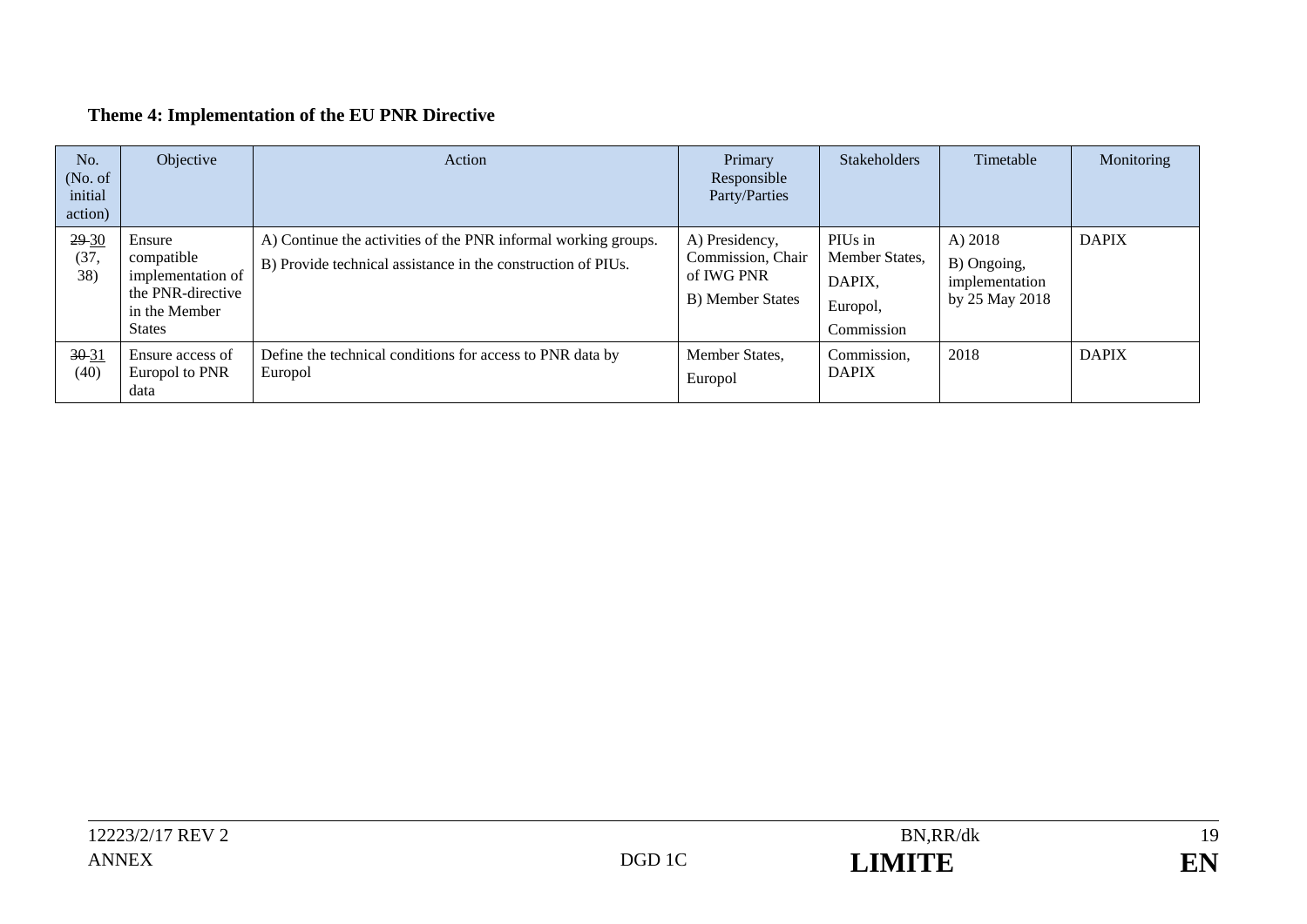#### **CHAPTER 4: BORDER MANAGEMENT AND MIGRATION**

### **Theme 1: Closing information gap – updating and creating systems**

| No.<br>(No. of<br>initial<br>action) | Objective                                                                                                                                                                                              | <b>Action</b>                                                                                                                                                                                                                                                                                                                                                                                                                                                | <b>Primary</b><br><b>Responsible</b><br><b>Party/Parties</b> | <b>Stakeholders</b>                                        | <b>Timetable</b>                                                                                                | <b>Monitoringm</b><br>echanism |
|--------------------------------------|--------------------------------------------------------------------------------------------------------------------------------------------------------------------------------------------------------|--------------------------------------------------------------------------------------------------------------------------------------------------------------------------------------------------------------------------------------------------------------------------------------------------------------------------------------------------------------------------------------------------------------------------------------------------------------|--------------------------------------------------------------|------------------------------------------------------------|-----------------------------------------------------------------------------------------------------------------|--------------------------------|
| $3 + 32$<br>(42)                     | Register entry and<br>exit at the EU<br>external borders<br>of third country<br>nationals<br>(including)<br>contributing to<br>return) admitted<br>for a short stay as<br>well as refusals of<br>entry | A) Start preparing Adopt the necessary implementing acts related to<br>the new Entry/Exit System<br>B) Prioritise preparations for the development and implementation<br>of the Exit/Entry System                                                                                                                                                                                                                                                            | A) Commission<br>B) eu-LISA                                  | Member States,<br>eu-LISA                                  | A) Ongoing, to be<br>completed by<br>December 2017<br>Q2 2018<br>B) Ongoing                                     | SCIFA/<br>COSI/WP<br>Frontiers |
| $32 - 33$<br>(41)                    | Register entry and<br>exit at the EU<br>external borders<br>of persons<br>enjoying free<br>movement and<br>other TCNs who<br>are not included<br>in the scope of<br><b>EES</b>                         | Explore as soon as possible, after discussions among the relevant<br>stakeholders about the possible need for the systematic recording of<br>border crossings of all EU citizens, the proportionality and<br>feasibility of such systematic recording, for example, in a dedicated<br>database, including other TCNs who are not included in the scope<br>of EES (long stay visas, residence permits, residence cards and<br>local border crossing permits). | Commission                                                   | Commission,<br>Member States,<br>eu LISA, EDPS,<br>Frontex | IQ 2018<br>(Initial part of<br>feasibility study<br>(high level<br>analysis) finalised<br>in September<br>2017) | SCIFA/<br>COSI/WG<br>Frontiers |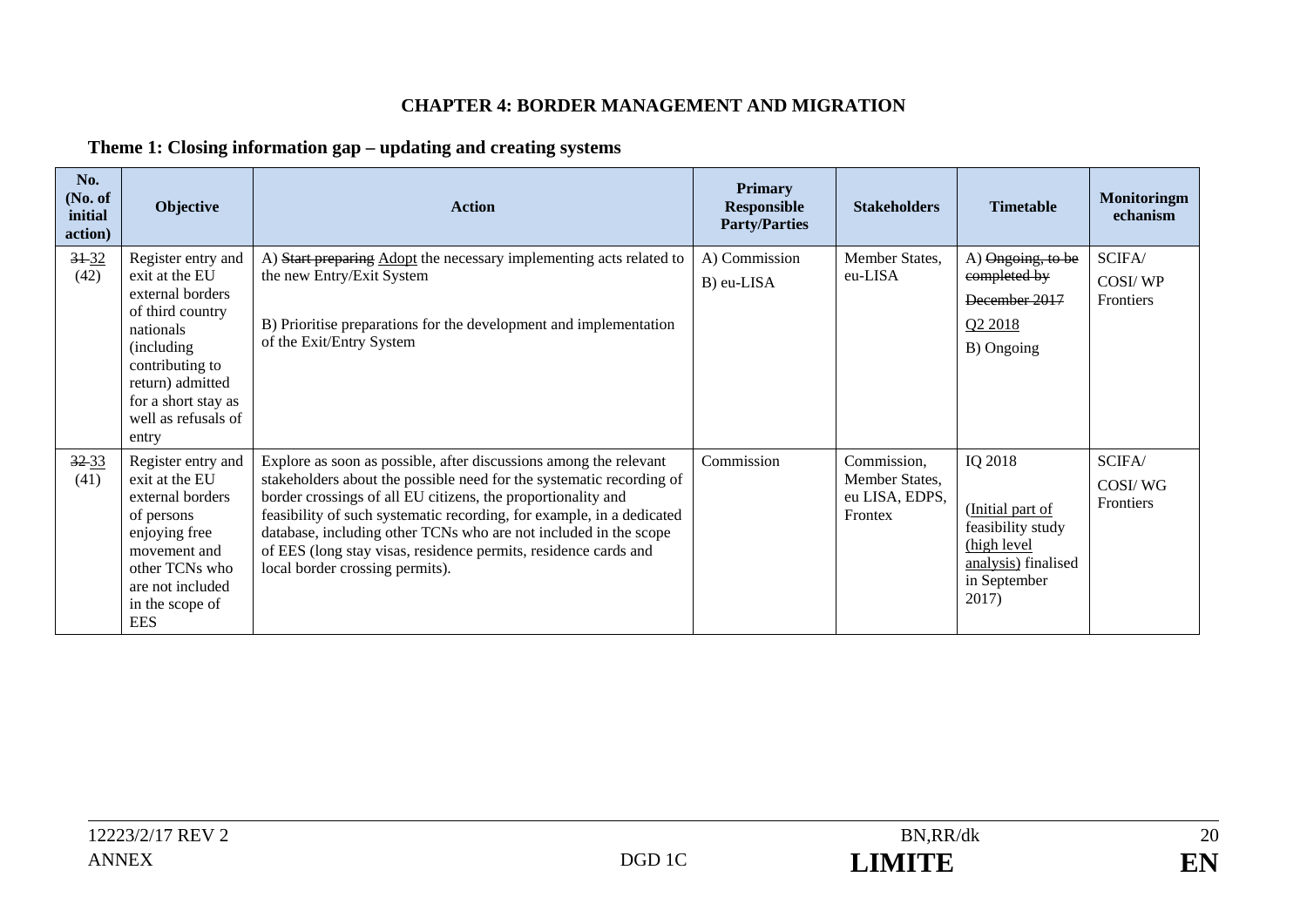| 33 34<br>(43) | Close the<br>information gap<br>on visa-free<br>travellers                                                   | A) Complete negotiations on European Travel Information and<br>Authorisation System (ETIAS).<br>B) Ensure rapid implementation of the ETIAS system.                                                                                                                                                                                                                             | A) Co-legislators<br>B) Commission<br>together with eu-<br>LISA, Europol and,<br>Frontex and<br><b>Member States</b> | Commission,<br>Member States,<br>eu-LISA, EDPS,<br>Frontex,<br>Europol | A) December<br>2017<br>B)2018-2020 | <b>SCIFA/WG</b><br>Frontiers   |
|---------------|--------------------------------------------------------------------------------------------------------------|---------------------------------------------------------------------------------------------------------------------------------------------------------------------------------------------------------------------------------------------------------------------------------------------------------------------------------------------------------------------------------|----------------------------------------------------------------------------------------------------------------------|------------------------------------------------------------------------|------------------------------------|--------------------------------|
| 3435<br>(50)  | Address the<br>existing<br>information gap<br>on the (travel)<br>documents of<br>third-country<br>nationals. | A) Undertake a feasibility study as a matter of priority for the<br>establishment of a central EU repository containing information on<br>long-stay visas, residence cards and residence permits, consider<br>whether it is appropriate to include local border traffic permits in<br>such a repository.<br>B) Present a legislative proposal based on the outcome of the study | A) Commission<br>B) Commission                                                                                       | Member States.<br>eu-LISA,<br>Frontex<br>Co-legislators                | A) Q3 2017<br><b>B</b> ) June 2018 | SCIFA/<br>COSI/WG<br>Frontiers |

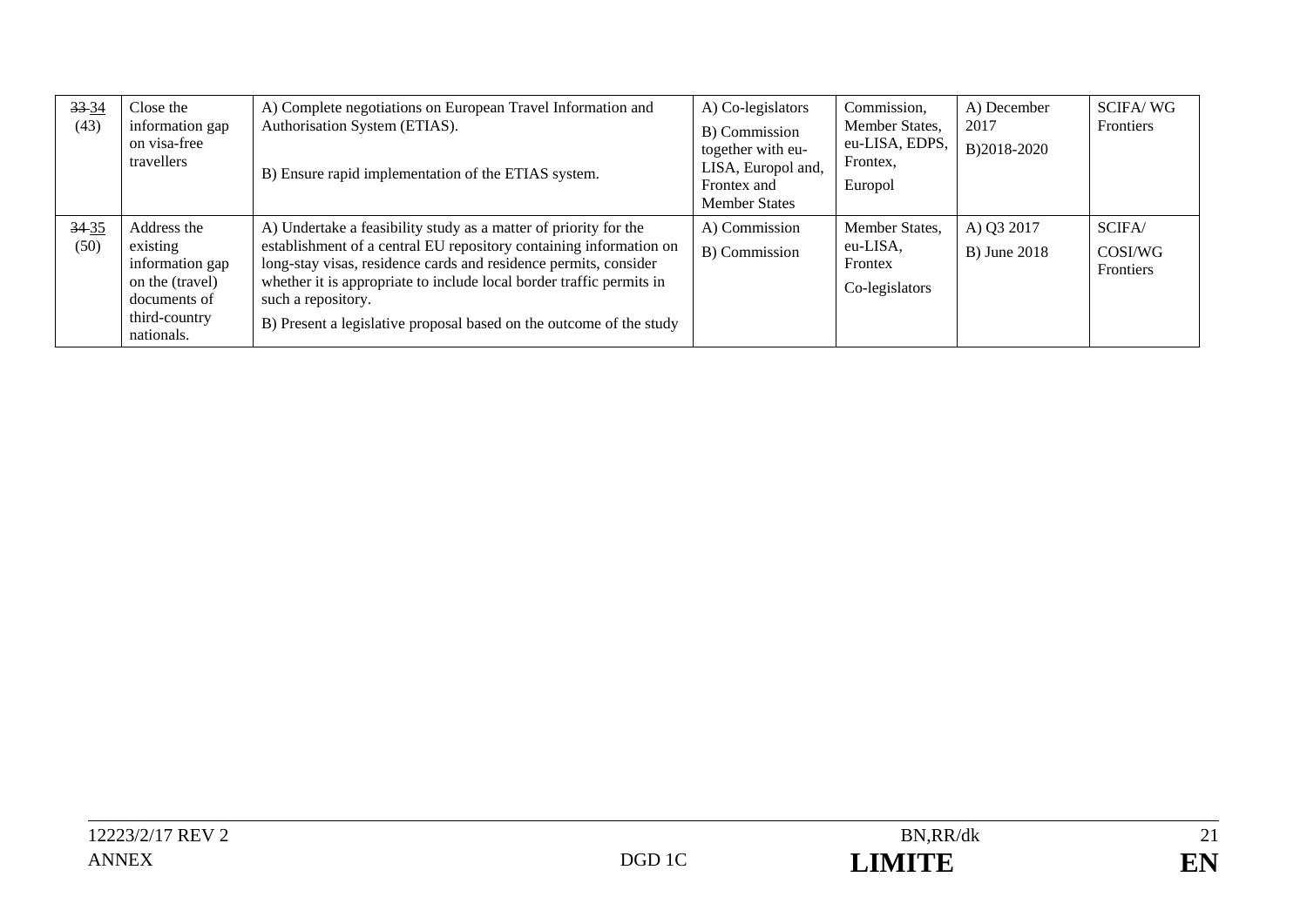### **Theme 2: Optimising cooperation and the use of available tools**

| No. (No.<br>of initial<br>action) | <b>Objective</b>                                                                                                                                                                                                   | <b>Action</b>                                                                                                                                                                                                                                                                                                                                                                                                                                                                                                                                                                                                                                                                                                                                                                                                                       | <b>Primary</b><br><b>Responsible</b><br><b>Party/Parties</b>        | <b>Stakeholders</b>                                                  | <b>Timetable</b>                                          | <b>Monitoring</b><br>mechanism       |
|-----------------------------------|--------------------------------------------------------------------------------------------------------------------------------------------------------------------------------------------------------------------|-------------------------------------------------------------------------------------------------------------------------------------------------------------------------------------------------------------------------------------------------------------------------------------------------------------------------------------------------------------------------------------------------------------------------------------------------------------------------------------------------------------------------------------------------------------------------------------------------------------------------------------------------------------------------------------------------------------------------------------------------------------------------------------------------------------------------------------|---------------------------------------------------------------------|----------------------------------------------------------------------|-----------------------------------------------------------|--------------------------------------|
| $35 - 36$<br>(46)                 | Increase the use<br>of API data for<br>border<br>management and<br>strengthen the<br>information<br>position of<br>Member States on<br>border<br>management (and<br>combating<br>terrorism and<br>organised crime) | A) Establish systematic cross-checking of API data against the SIS<br>and Interpol SLTD database.<br>B) Assess the need to revise the legal basis of processing of API<br>data<br>C) Undertake a feasibility study on a centralised mechanism for<br>API, including the need for a centralised router enabling the<br>interested Member States to have a one-stop-shop connectivity for<br>airlines and providing API data both to national and central systems<br>(EES/VIS, ETIAS).<br>D) Consider extending the feasibility study for the implementation<br>of a centralised API router and also analyse its use for PNR,<br>enabling the interested Member States to have a one-stop-shop<br>connectivity for airlines and providing PNR data to national<br>systems once Member States have implemented the EU PNR<br>Directive | A) Member States<br>B) Commission<br>C) Commission<br>D) Commission | Commission,<br>eu-LISA,<br>Frontex and<br>other relevant<br>agencies | A) End 2017<br>B) 20 2018<br>C) 2Q 2018<br>D) end 2Q 2018 | COSI<br>SCIFA/<br><b>WG</b> Frontier |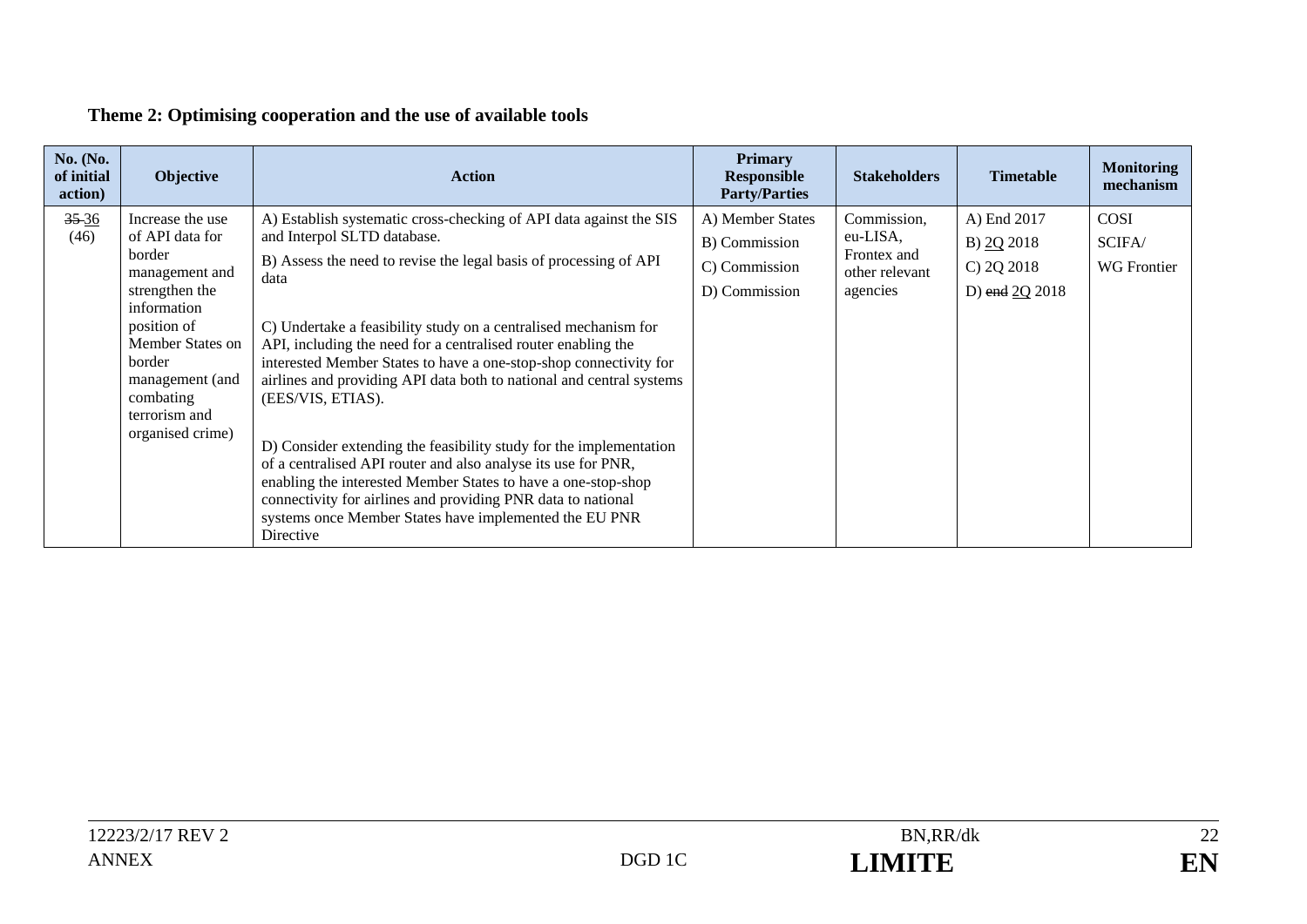| 36-37<br>(48)     | Enhance the<br>functionalities and<br>use of the VIS. | A) Redouble efforts to fully use the VIS, in particular at external<br>borders, in order to verify the identity of the visa holders and the<br>authenticity of the visa.                                                                                         | A) Member States<br>B) Commission | eu-LISA<br>Member States,<br>Europol | A) Ongoing<br>B) 2018 | SCIFA/WG<br><b>VISA</b> |
|-------------------|-------------------------------------------------------|------------------------------------------------------------------------------------------------------------------------------------------------------------------------------------------------------------------------------------------------------------------|-----------------------------------|--------------------------------------|-----------------------|-------------------------|
|                   |                                                       | B) Examine further improvements of the VIS with a possible need<br>for amending the legal base, including a possibility for a of a<br>central EU repository containing information on long-stay visas,<br>residence cards and residence permits (see Action 35). |                                   |                                      |                       |                         |
| $37 - 38$<br>(49) | Revision of the<br>Eurodac<br>Regulation              | Conclude negotiations on the legal proposal on Eurodac, including<br>broadening access for law enforcement, asylum and migration<br>authorities to Eurodac                                                                                                       | Co-legislators                    | eu LISA                              | End 2017              | SCIFA/<br>WG Asylum     |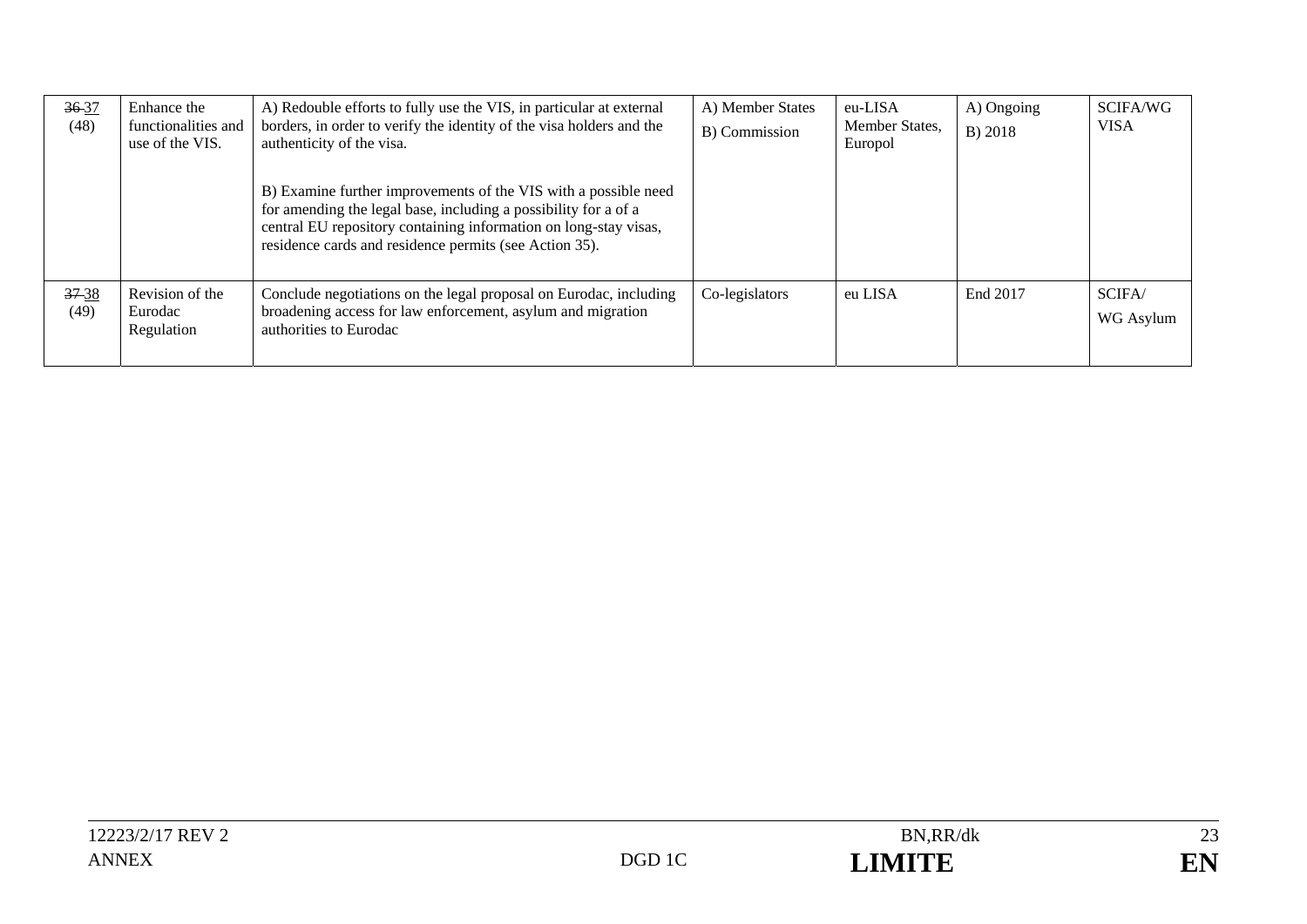# **Theme 3: Enhancing hotspots**

| <b>No.</b> (No.<br>of initial<br>action) | <b>Objective</b>                                                                                                                           | <b>Action</b>                                                                                                                                                                                                                                                                                                                                                                                                                                                                       | <b>Primary</b><br><b>Responsible</b><br><b>Party/Parties</b>                                                                                           | <b>Stakeholders</b>                         | <b>Timetable</b> | <b>Monitoring</b><br>mechanism |
|------------------------------------------|--------------------------------------------------------------------------------------------------------------------------------------------|-------------------------------------------------------------------------------------------------------------------------------------------------------------------------------------------------------------------------------------------------------------------------------------------------------------------------------------------------------------------------------------------------------------------------------------------------------------------------------------|--------------------------------------------------------------------------------------------------------------------------------------------------------|---------------------------------------------|------------------|--------------------------------|
| 38 39<br>(44)                            | Enhance security<br>checks in hotspots<br>and in the course<br>of the relocation<br>process                                                | A) In order to improve both the timing and execution of each<br>security check, clearly define each step in the SOPs of the hotspot<br>and relocation workflow.<br>B) Provide access to the relevant databases SIS, EU VIS, Eurodac,<br>Interpol databases and Europol databases.<br>C) Ensure exchange of good quality fingerprints before relocation.<br>D) In case of a rejected relocation file because of security concerns,<br>share this information with all Member States. | A) Host MS (EL<br>and IT)<br>B) Host MS (EL<br>and IT) and EU<br>agencies<br>C) Host MS (EL<br>and IT) and EU<br>agencies<br>D) Host MS (EL<br>and IT) | Member States,<br>Commission<br>EU agencies | Immediate        | SCIFA/<br>COSI/WG<br>Asylum    |
| 3940<br>(45)                             | Enhance<br>operational<br>cooperation of EU<br>Member States on<br>migrant<br>smuggling<br>through their<br>activities in the<br>hotspots. | Continue to make the necessary resources available.                                                                                                                                                                                                                                                                                                                                                                                                                                 | Frontex, Europol,<br>eu-LISA, EASO                                                                                                                     | <b>Member States</b>                        | Immediate        | SCIFA/<br>COSI                 |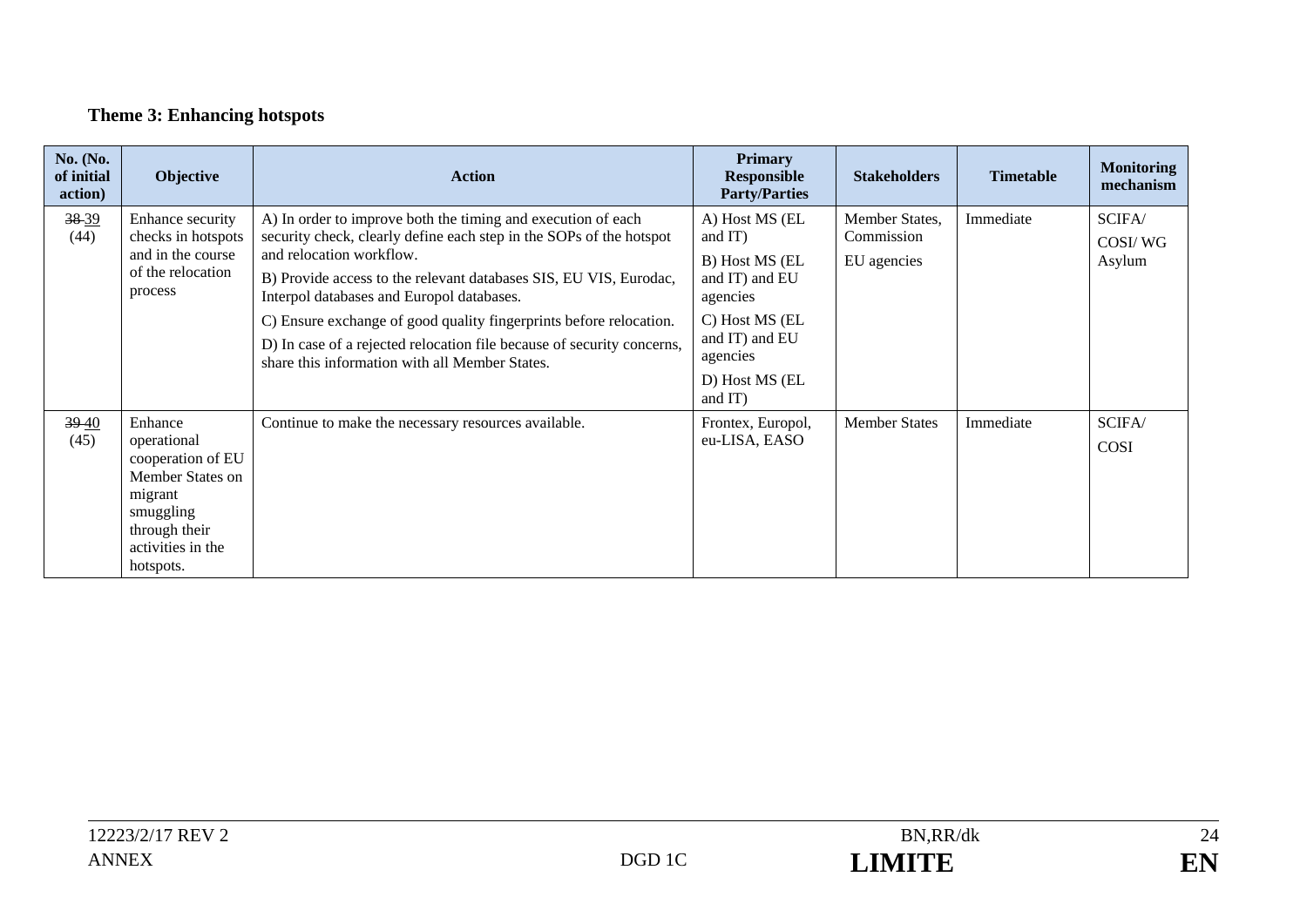| <b>No.</b> (No.<br>of initial<br>action) | <b>Objective</b>                                                                                                                                    | <b>Action</b>                                                                                                                                                                                                                                                                                                                                                                                                                                                                                                                                                                                                                                                                                                                                                      | <b>Primary</b><br><b>Responsible</b><br><b>Party/Partie</b>              | <b>Stakeholder</b>                                      | <b>Timetable</b> | <b>Monitori</b><br>$\mathbf{ng}$<br>mechani<br>sm | Implementation                                                                                                                                                                                                                                                                                                                                                                                                                                                            |
|------------------------------------------|-----------------------------------------------------------------------------------------------------------------------------------------------------|--------------------------------------------------------------------------------------------------------------------------------------------------------------------------------------------------------------------------------------------------------------------------------------------------------------------------------------------------------------------------------------------------------------------------------------------------------------------------------------------------------------------------------------------------------------------------------------------------------------------------------------------------------------------------------------------------------------------------------------------------------------------|--------------------------------------------------------------------------|---------------------------------------------------------|------------------|---------------------------------------------------|---------------------------------------------------------------------------------------------------------------------------------------------------------------------------------------------------------------------------------------------------------------------------------------------------------------------------------------------------------------------------------------------------------------------------------------------------------------------------|
| 4041(1)                                  | Identify -<br>operational and<br>legal obstacles<br>in order to<br>improve the<br>availability of<br>information and<br>the subsequent<br>follow up | Undertake a gap and needs analysis among<br>Member States law enforcement authorities<br>and including public prosecution, EU JHA<br>agencies and customs authorities from a<br>legal, operational, behavioural and (IT)<br>system/technical point of view on the<br>availability of information in existing and<br>pursued EU information instruments to<br>identify redundancies and blind spots. This<br>analysis should include an in-depth<br>evaluation of the factual operational and<br>legal obstacles (including the way principles<br>are applied) and challenges in order to<br>improve the follow-up to information<br>exchange in law enforcement and criminal<br>justice systems and to look at possible<br>bridges with border management systems. | Commission<br>(High Level<br>Expert<br>Group)<br>Member<br><b>States</b> | Europol<br>Eurojust<br>Frontex<br>eu-LISA<br><b>FRA</b> | May 2017         | COSI                                              | The High-Level Expert Group on Information<br>Systems and Interoperability (HLEG), in place<br>since 20 June 2016, aimed to identify and address<br>shortcomings and information and knowledge gaps,<br>caused by the complexity and fragmentation of<br>information systems at European level or for other<br>reasons. Its final report including the<br>recommendations on the way forward is set out in<br>8434/1/17 REV 1. The action can be considered<br>completed. |

#### **CHAPTER 5: COMPLETED ACTIONS**

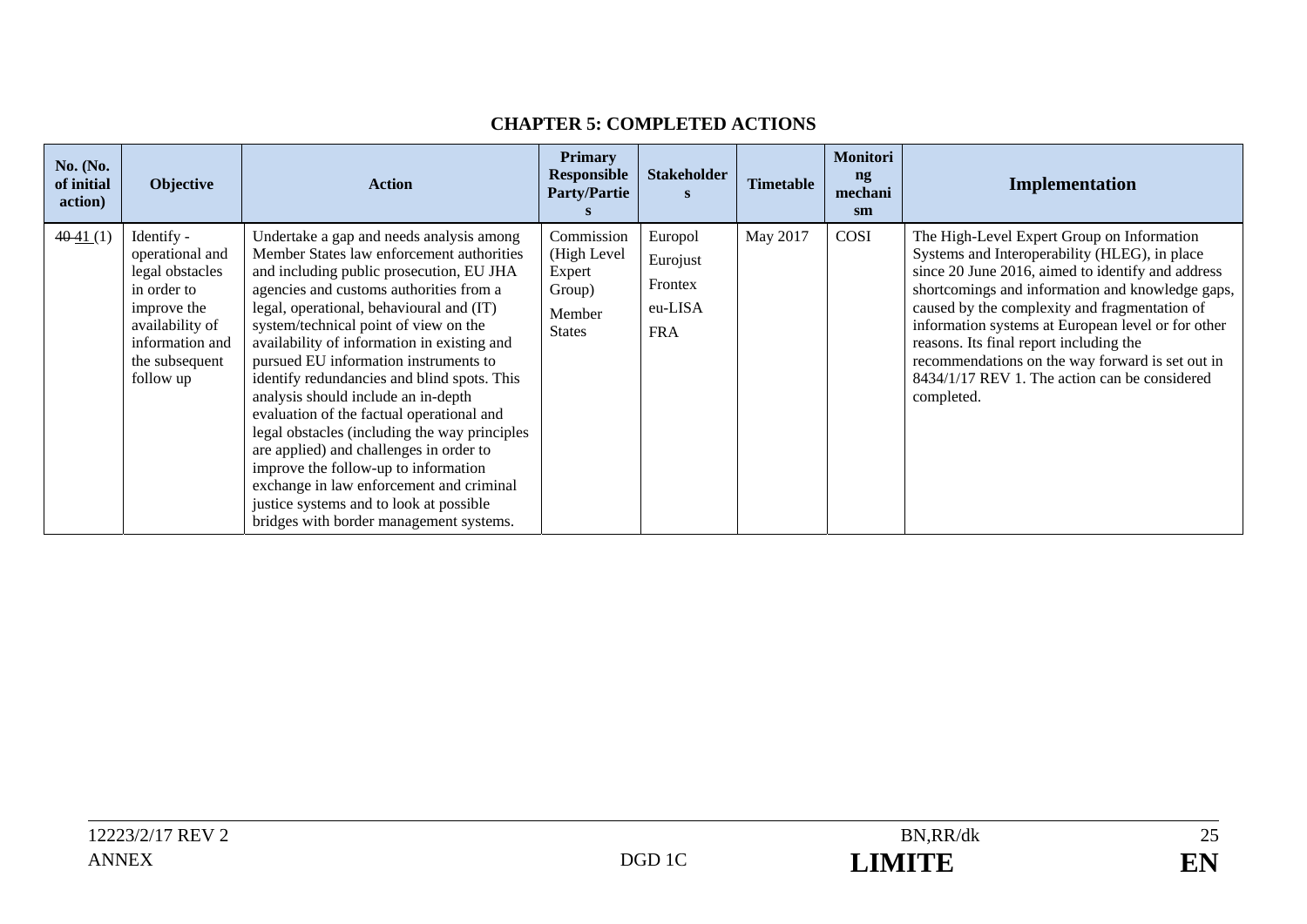| 4142(4)    | Pursue<br>interoperability<br>solutions,<br>creating but not<br>necessarily<br>ending with a<br>one-stop-shop<br>information<br>solutions at<br>national and<br>European level<br>through single<br>interface<br>solutions for<br><b>Member States</b><br>in view of<br>feeding and<br>searching<br>national,<br>European (e.g.<br>SIS) and<br>international<br>(e.g. Interpol)<br>information<br>systems | B) Study the best practices in Member States<br>for providing real-time mobile access for<br>practitioners to certain information sources,<br>generation of location-aware signals and<br>alerts and capabilities to provide real-time<br>information, including live audio and video | Member<br><b>States</b> | <b>ENLETS</b>           | B) June<br>2017 | <b>LEWP</b>  | Action (B): Following the invitation by the LEWP<br>at its meeting on 21 April 2017, ENLETS studied<br>best practices in relation to mobile solutions for<br>practitioners and presented them to the LEWP on<br>15 June 2017 (10127/17). The action can be<br>considered completed. |
|------------|-----------------------------------------------------------------------------------------------------------------------------------------------------------------------------------------------------------------------------------------------------------------------------------------------------------------------------------------------------------------------------------------------------------|---------------------------------------------------------------------------------------------------------------------------------------------------------------------------------------------------------------------------------------------------------------------------------------|-------------------------|-------------------------|-----------------|--------------|-------------------------------------------------------------------------------------------------------------------------------------------------------------------------------------------------------------------------------------------------------------------------------------|
| $42-43(7)$ | Improve cross-<br>border law<br>enforcement<br>cooperation<br>between SPOCs<br>and information<br>exchange                                                                                                                                                                                                                                                                                                | E) Consider the establishment of common<br>platform (Working Party within the Council<br>or Support group to DAPIX) in order to<br>carry out regular meetings between the<br>Heads of SPOC to discuss up-to-date issues.                                                              | Member<br><b>States</b> | Member<br><b>States</b> | 2017            | <b>DAPIX</b> | The first meeting of the Heads of SPOC will be<br>held on 7-8 November 2017 in Tallinn. The action<br>can be considered completed.                                                                                                                                                  |

<sup>&</sup>lt;sup>11</sup> Current action  $\frac{x}{1}$  of IMS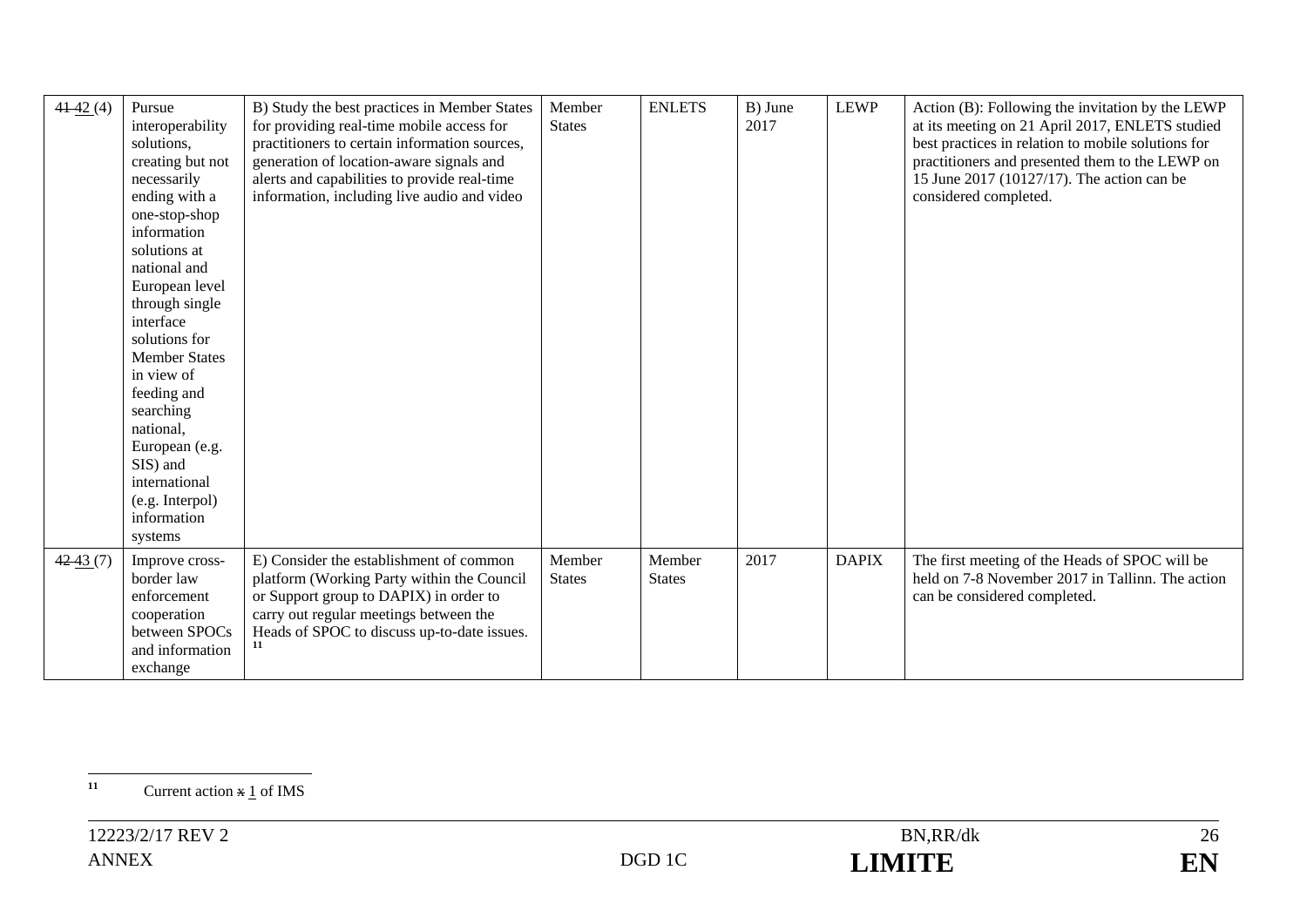| 43 44<br>(17) | Create a joint<br>understanding<br>of when a<br>person should<br>be entered in the<br>SIS regarding<br>terrorism and<br>terrorism related<br>activity                                | Agree on indicative criteria for inserting<br>terrorism related SIS alerts                                     | Member<br>States, TWP,<br><b>SIS VIS</b><br>Committee | <b>MS</b><br><b>(SIRENE</b><br>Bureau)<br>eu-LISA                   | May 2017         | COSI | The indicative criteria were agreed at the<br>SIS/SIRENE Working Party on 17/05/2017 on the<br>basis of 8806/17, and were inserted in the SIS Best<br>Practice Catalogue.                                                                                                                                                                                                                                                                                                                                                                                                                                                                                                                                                                              |
|---------------|--------------------------------------------------------------------------------------------------------------------------------------------------------------------------------------|----------------------------------------------------------------------------------------------------------------|-------------------------------------------------------|---------------------------------------------------------------------|------------------|------|--------------------------------------------------------------------------------------------------------------------------------------------------------------------------------------------------------------------------------------------------------------------------------------------------------------------------------------------------------------------------------------------------------------------------------------------------------------------------------------------------------------------------------------------------------------------------------------------------------------------------------------------------------------------------------------------------------------------------------------------------------|
| 4445<br>(19)  | Ensure clear<br>indication to<br><b>SIRENE</b><br>Bureaux and<br>SIS end users<br>that an alert<br>concerns a<br>person involved<br>of terrorism or<br>terrorism related<br>activity | Use of marker 'terrorism related activity'<br>where applicable                                                 | Member<br><b>States</b>                               | <b>SIS VIS</b><br>Committee,<br><b>SIRENE</b><br>Bureaux<br>eu-LISA | February<br>2017 | COSI | At the joint meeting of the TWP and the<br>SIS/SIRENE Working Party on 15/03/2017, based<br>on the work of G15, as set out in 13777/16,<br>endorsed by the Council at its meeting on<br>18 November 2016, and the agreement at the SIS-<br>VIS Committee on 9 February 2017,<br>Member States were invited to note the following<br>wording, intended for inclusion in the SIRENE<br>Manual:<br>"When issuing an alert concerning terrorism-<br>related activity under article 36.2 & 36.3 of the SIS<br>II Decision, this information shall be entered in the<br>field 'type offence' unless there are clear<br>operational reasons at national level for not<br>entering this information" (see 6698/17).<br>The action can be considered completed. |
| 4546<br>(22)  | Create a joint<br>understanding<br>on immediate<br>reporting upon a<br>hit in the SIS                                                                                                | Commonly define when 'immediate<br>reporting' is required upon a hit as well as<br>what action should be taken | TWP.<br><b>SIS/SIRENE</b><br>WG                       | <b>SIRENE</b><br><b>Bureaux</b><br>Commission<br>eu-LISA            | March<br>2017    | COSI | At the joint meeting of the TWP and the<br>SIS/SIRENE Working Party on 15/03/2017,<br>Member States were invited to use the 'immediate<br>alert' cautiously (see 6698/17). The action can be<br>considered completed.                                                                                                                                                                                                                                                                                                                                                                                                                                                                                                                                  |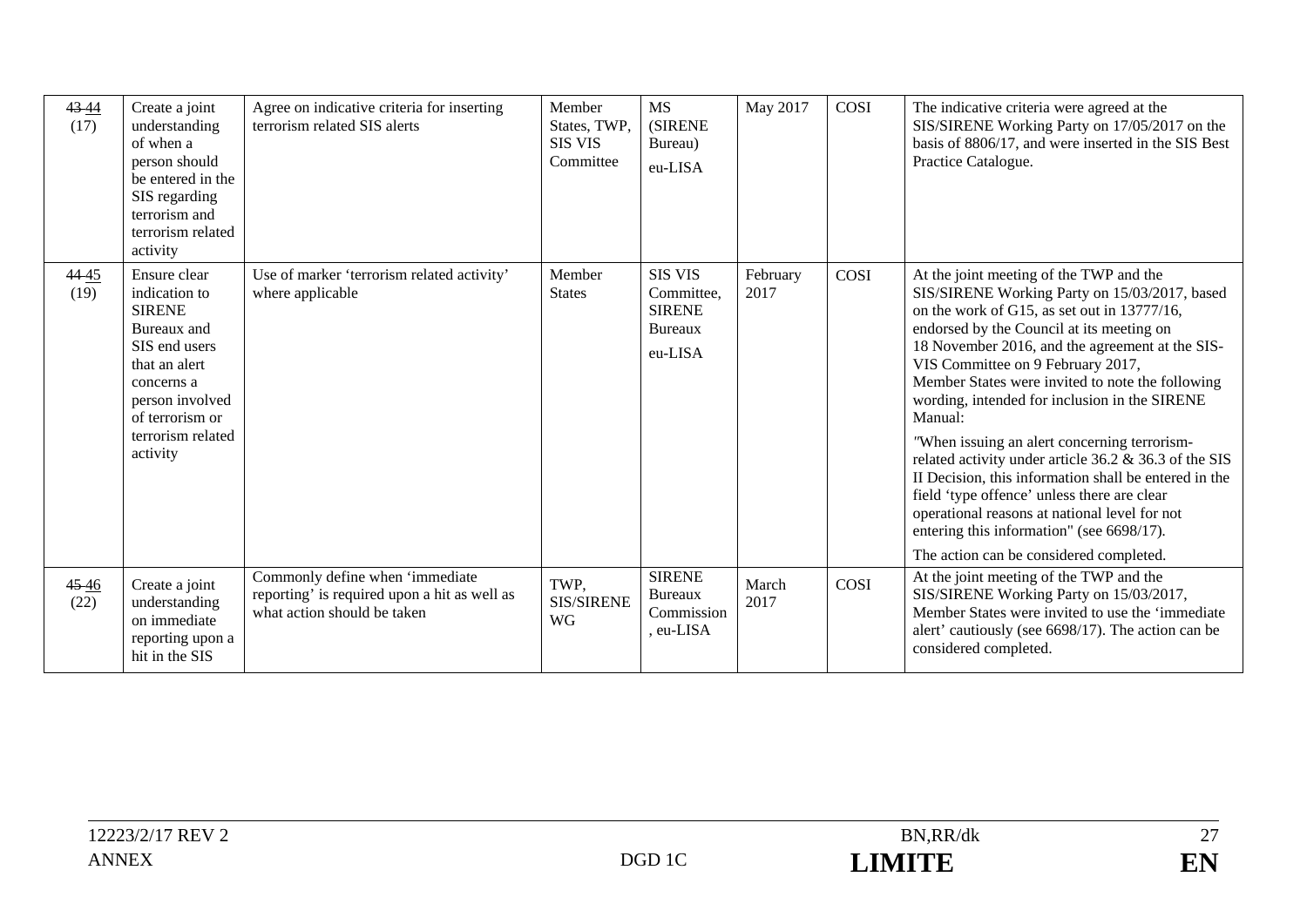| 4647<br>(27) | Ensure that both<br>law enforcement<br>authorities and<br>security services<br>can quickly<br>enter alerts into<br>the SIS                                                                                          | Where necessary, change national practice to<br>ensure that both law enforcement authorities<br>and security services can insert alerts in the<br>SIS directly without interference of judicial<br>authorities     | Member<br><b>States</b> | Member<br>States'<br><b>SIRENE</b><br>Bureaux<br>TWP, SIS<br><b>SIRENE</b> | March<br>2017    | COSI | In the first Roadmap implementation report,<br>Member States specified how their national<br>practices were functioning. At the joint meeting of<br>the TWP and the SIS/SIRENE Working Party<br>on 15/03/2017, Member States were invited to<br>facilitate as much as possible the creation of SIS<br>alerts by their competent authorities and to reduce<br>as much as possible any remaining barriers (see<br>6698/17). The action can be considered completed. |
|--------------|---------------------------------------------------------------------------------------------------------------------------------------------------------------------------------------------------------------------|--------------------------------------------------------------------------------------------------------------------------------------------------------------------------------------------------------------------|-------------------------|----------------------------------------------------------------------------|------------------|------|-------------------------------------------------------------------------------------------------------------------------------------------------------------------------------------------------------------------------------------------------------------------------------------------------------------------------------------------------------------------------------------------------------------------------------------------------------------------|
| 4748<br>(33) | Ensure<br>connection of<br>Eurojust to the<br>Focal Point<br>Hydra at<br>Europol                                                                                                                                    | Connect Eurojust to the Focal Point Hydra at<br>Europol                                                                                                                                                            | Eurojust,<br>Europol    | Member<br><b>States</b>                                                    | <b>July 2016</b> | COSI | Action concluded in July 2016.                                                                                                                                                                                                                                                                                                                                                                                                                                    |
| 4849<br>(34) | Nationally<br>connect<br>counterterrorism<br>experts and<br>other services<br>involved in the<br>detection of<br>travel<br>movements of<br>persons<br>involved in<br>terrorism and<br>terrorism related<br>activity | At national level $-$ if not existing $-$ , it is<br>advisable to create multidisciplinary<br>platforms on the detection of travel<br>movements of persons involved in terrorism<br>and terrorism related activity | Member<br><b>States</b> |                                                                            | 2016-2017        | COSI | In the first Roadmap implementation report,<br>24 Member States indicated that multidisciplinary<br>platforms were already in place, so the action can<br>be considered completed.                                                                                                                                                                                                                                                                                |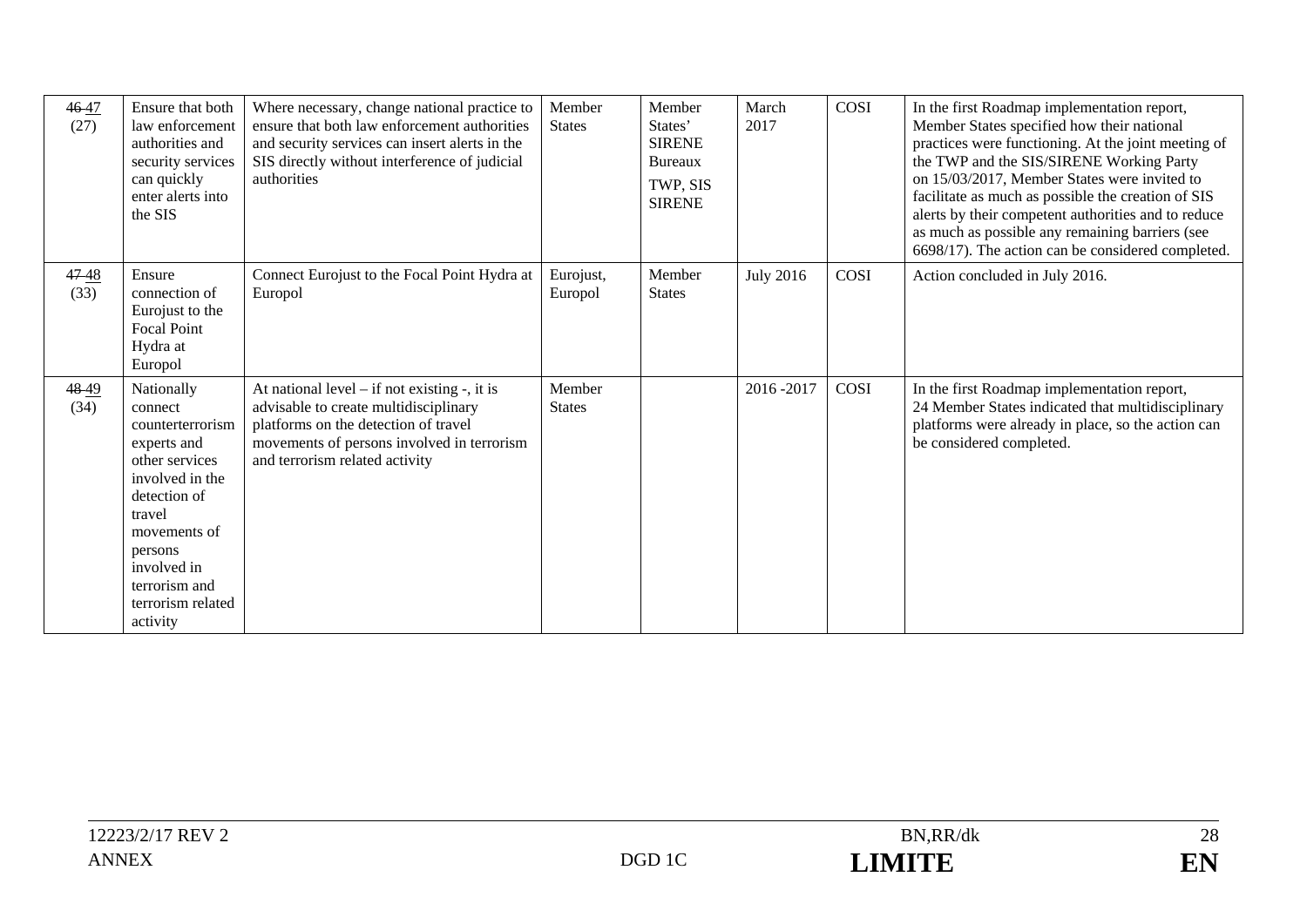| $49-50$<br>(39) | Agree on how<br>information is<br>shared between<br>PIUs and with<br>third countries<br>where possible | Study on technical features for information<br>sharing $12$ | Member<br>States,<br>Commission<br>/Europol, | <b>DAPIX</b> | 2018 | <b>DAPIX</b> | This Action was carried out in the context of IMS<br>action list as Action 3 on Passenger Name Record<br>Data Exchange Pilot (PNR DEP) and has been<br>concluded. The outcome is set out in the final<br>report 10879/17. |
|-----------------|--------------------------------------------------------------------------------------------------------|-------------------------------------------------------------|----------------------------------------------|--------------|------|--------------|---------------------------------------------------------------------------------------------------------------------------------------------------------------------------------------------------------------------------|
|                 |                                                                                                        |                                                             |                                              |              |      |              |                                                                                                                                                                                                                           |

**<sup>12</sup>** Current action 3 of IMS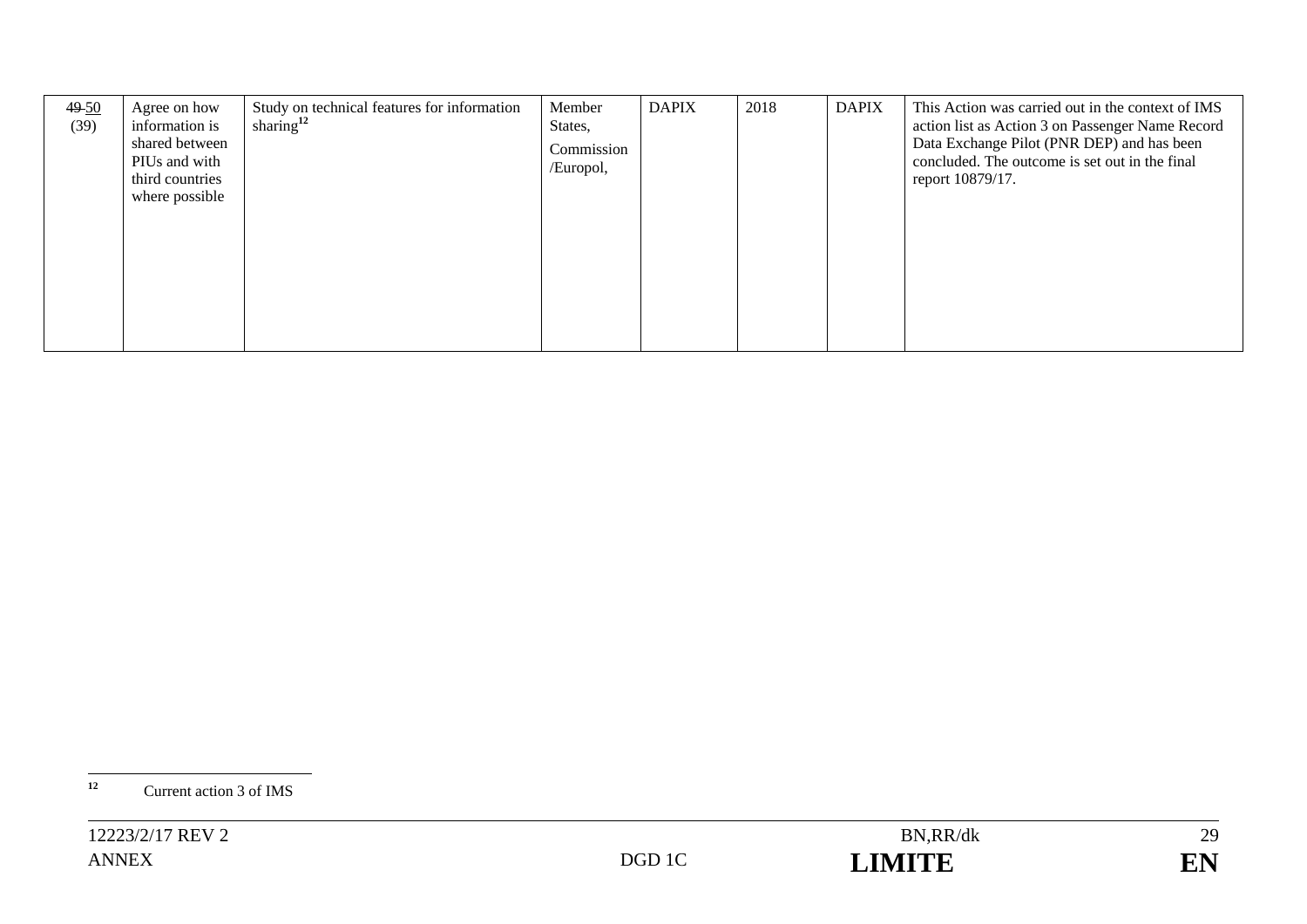# **Overview of Roadmap actions which correspond to actions of the current IMS**  Action List<sup>13</sup>

| <b>Roadmap Action and/or Subaction</b>                                                                                                                                                                                                                                   | <b>IMS Action</b>                              |  |  |
|--------------------------------------------------------------------------------------------------------------------------------------------------------------------------------------------------------------------------------------------------------------------------|------------------------------------------------|--|--|
| <b>Action 7B</b>                                                                                                                                                                                                                                                         | Action 1                                       |  |  |
| Develop training and exchange programmes for SPOC<br>personnel                                                                                                                                                                                                           | A.T.H.E.N.A. - SPOC training                   |  |  |
| Action 11                                                                                                                                                                                                                                                                | Action 2                                       |  |  |
| Develop the Automation of Data Exchange Process                                                                                                                                                                                                                          | <b>ADEP</b>                                    |  |  |
| (ADEP) project                                                                                                                                                                                                                                                           | (Automation of Data Exchange<br>Process)       |  |  |
| Action 49                                                                                                                                                                                                                                                                | Action 3                                       |  |  |
| Study on technical features for information sharing                                                                                                                                                                                                                      | <b>PNRDEP</b>                                  |  |  |
| between PIUs                                                                                                                                                                                                                                                             | (Passenger Name Record Data<br>Exchange Pilot) |  |  |
| <b>Action 3B</b>                                                                                                                                                                                                                                                         | Action 4                                       |  |  |
| Disseminate common data quality indicators and<br>standards with the help of joint manuals, best practices<br>and expertise among Member States. Develop relevant<br>training modules on data quality for staff responsible for<br>feeding the systems at national level | <b>Enhance Information Quality</b>             |  |  |
| Action 2A                                                                                                                                                                                                                                                                | Action 5                                       |  |  |
| Establish a Universal Messaging Format (UMF)<br>governance at EU level, enabling a structured decision-<br>making process and change management mechanism.<br>eu-LISA to invest in the creation of 'translators' between<br>UMF and SIS/VIS                              | Universal Message Format (UMF 3)               |  |  |
| Action 16B                                                                                                                                                                                                                                                               | Action 6                                       |  |  |
| Identify key obstacles for:                                                                                                                                                                                                                                              | Prüm DNA post-hit procedures                   |  |  |
| i: the connection to the Prüm network;<br>ii: the full use of Prüm possibilities;<br>iii: solve the obstacles                                                                                                                                                            |                                                |  |  |

 $13$ **<sup>13</sup>** 5307/4/17 REV 4